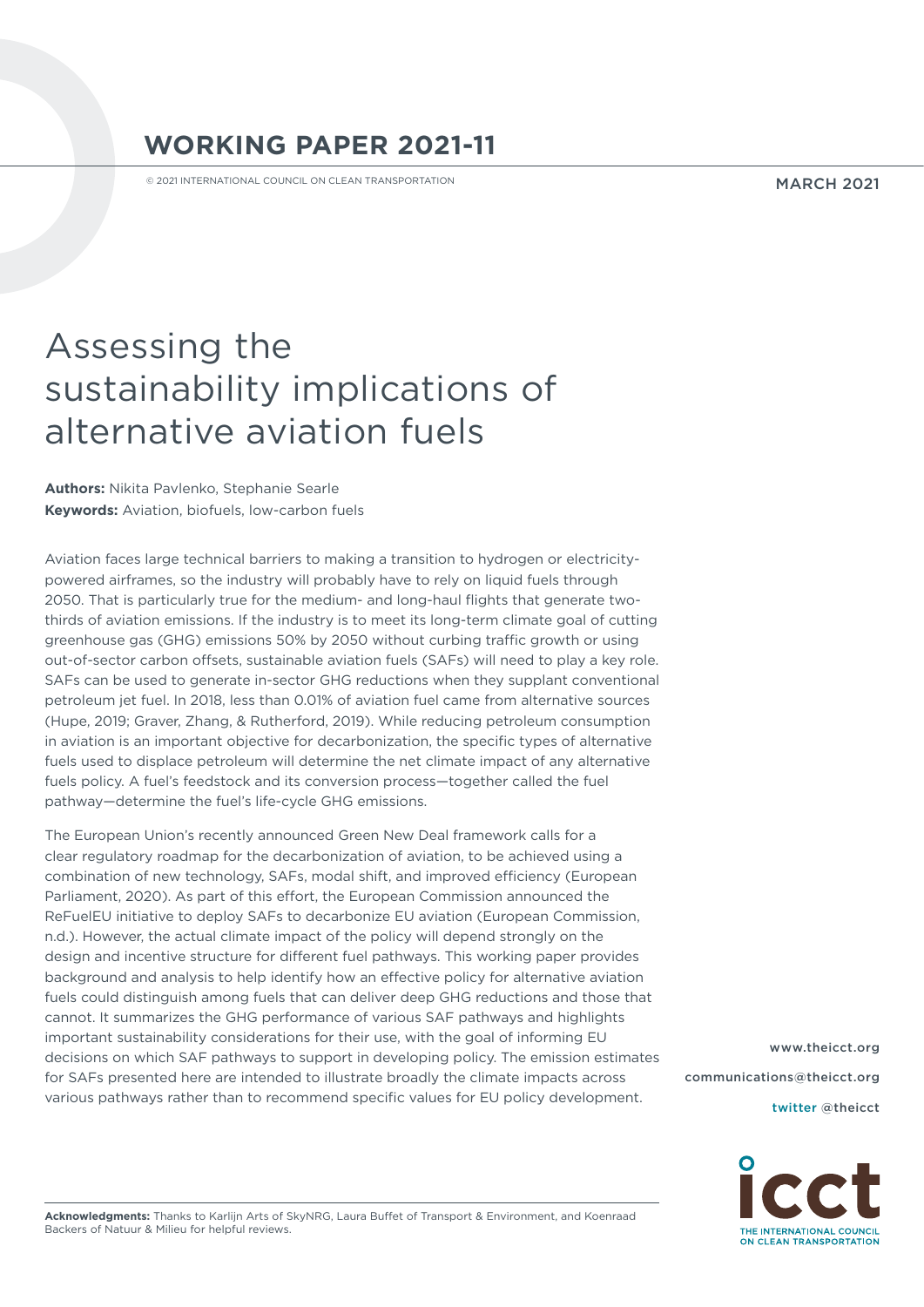# **Overview of current and near-term SAF pathways**

SAFs make up a minuscule share of current global jet fuel consumption despite a variety of conversion technologies and fuels that could be used in commercial aircraft. The standards organization ASTM International has certified seven fuels for use in aviation under its ASTM D7566 standard. This standard establishes through multiple levels of testing that fuels meet the chemical and performance characteristics of conventional petroleum jet fuel up to a specific blend level for each fuel (ASTM International, n.d.). ASTM certification does not relate to the technology-readiness level or sustainability of certified fuels.

The approved and in-progress ASTM pathway certifications are summarized in [Table](#page-1-0) 1. The table details the approval status of each pathway and what types of feedstocks may be used to produce each fuel. The table also indicates the maximum level at which each fuel can be blended with petroleum jet fuel and still constitute a "drop-in" fuel, or direct substitute, within the ASTM certification. In excess of the blending limits, these fuels would not necessarily meet physical and chemical specifications for conventional "Jet A" fuel and would thus not be suitable for commercial flight.

| Fuel                                                                                                                  | <b>Blend</b><br>level | <b>Typical feedstocks</b>                                                                     | <b>Status</b>       |
|-----------------------------------------------------------------------------------------------------------------------|-----------------------|-----------------------------------------------------------------------------------------------|---------------------|
| <b>Hydroprocessed Esters and Fatty Acids</b>                                                                          | 50%                   | Vegetable oils, waste fats, oils                                                              | Approved            |
| <b>Synthetic Paraffinic Kerosene (HEFA-SPK)</b>                                                                       |                       | & greases                                                                                     | in 2011             |
| <b>Hydroprocessed Fermented Sugars to</b><br><b>Synthetic Isoparaffins (HFS-SIP)</b>                                  | 10%                   | Sugar crops                                                                                   | Approved<br>in 2014 |
| <b>Fischer-Tropsch Synthetic Paraffinic</b>                                                                           | 50%                   | Lignocellulosic crops, residues                                                               | Approved            |
| Kerosene with Aromatics (FT-SPK/A)                                                                                    |                       | & wastes                                                                                      | in 2015             |
| <b>Alcohol to Jet Synthetic Paraffinic</b><br>Kerosene (ATJ-SPK)                                                      | 50%                   | Starchy & sugary crops,<br>lignocellulosic crops, residues<br>& wastes, industrial flue gases | Approved<br>in 2016 |
| <b>Co-Processing Bio-Oils in Petroleum</b>                                                                            | $N/A^a$               | Vegetable oils, waste fats, oils                                                              | Approved            |
| <b>Refinery</b>                                                                                                       |                       | & greases                                                                                     | in 2018             |
| <b>Fischer-Tropsch Synthetic Paraffinic</b>                                                                           | 50%                   | Lignocellulosic crops, residues                                                               | Approved            |
| <b>Kerosene (FT-SPK)</b>                                                                                              |                       | & wastes                                                                                      | 2019                |
| <b>Catalytic Hydrothermolysis Synthesized</b>                                                                         | 50%                   | Vegetable oils, waste fats, oils                                                              | Approved            |
| Kerosene (CH-SK, or CHJ)                                                                                              |                       | & greases                                                                                     | in 2020             |
| <b>Integrated Hydropyrolysis and</b>                                                                                  | 10%                   | Lignocellulosic crops, residues                                                               | Approved            |
| <b>Hydroconversion (HC-HEFA-SPK)</b>                                                                                  |                       | & wastes                                                                                      | in 2020             |
| Co-Processing Synthetic Crude Oil in                                                                                  | N/A                   | Lignocellulosic crops, residues                                                               | Approved            |
| <b>Petroleum Refinerv</b>                                                                                             |                       | & wastes                                                                                      | in 2020             |
| <b>High Freeze Point Hydroprocessed Esters</b><br>and Fatty Acids Synthetic Kerosene (HFP<br><b>HEFA-SK or HEFA+)</b> | 10%                   | Vegetable oils, waste fats, oils<br>& greases                                                 | In.<br>Progress     |
| <b>Hydro-Deoxygenation Synthetic Aromatic</b><br>Kerosene (HDO-SAK)                                                   | N/A                   | Starchy & sugary crops,<br>lignocellulosic crops, residues<br>& wastes                        | In<br>Progress      |
| Alcohol-to-Jet Synthetic Kerosene with<br><b>Aromatics (ATJ-SKA)</b>                                                  | N/A                   | Starchy & sugary crops,<br>lignocellulosic crops, residues<br>& wastes                        | In.<br>Progress     |

<span id="page-1-0"></span>**Table 1**: Summary of approved and pending SAF production pathways.

*Note:* Pathways marked with a blend level "N/A" are either not applicable (in the case of co-processed bio-oils) or are not available as testing is ongoing.

a Separately, the co-processing of small quantities of vegetable oils, waste fats, and bio-crudes has been approved by ASTM via a separate certification for standard D1655; if fats are processed in a refinery at less than 5% of its processing volume, the resulting jet product can meet the specifications for conventional jet fuel.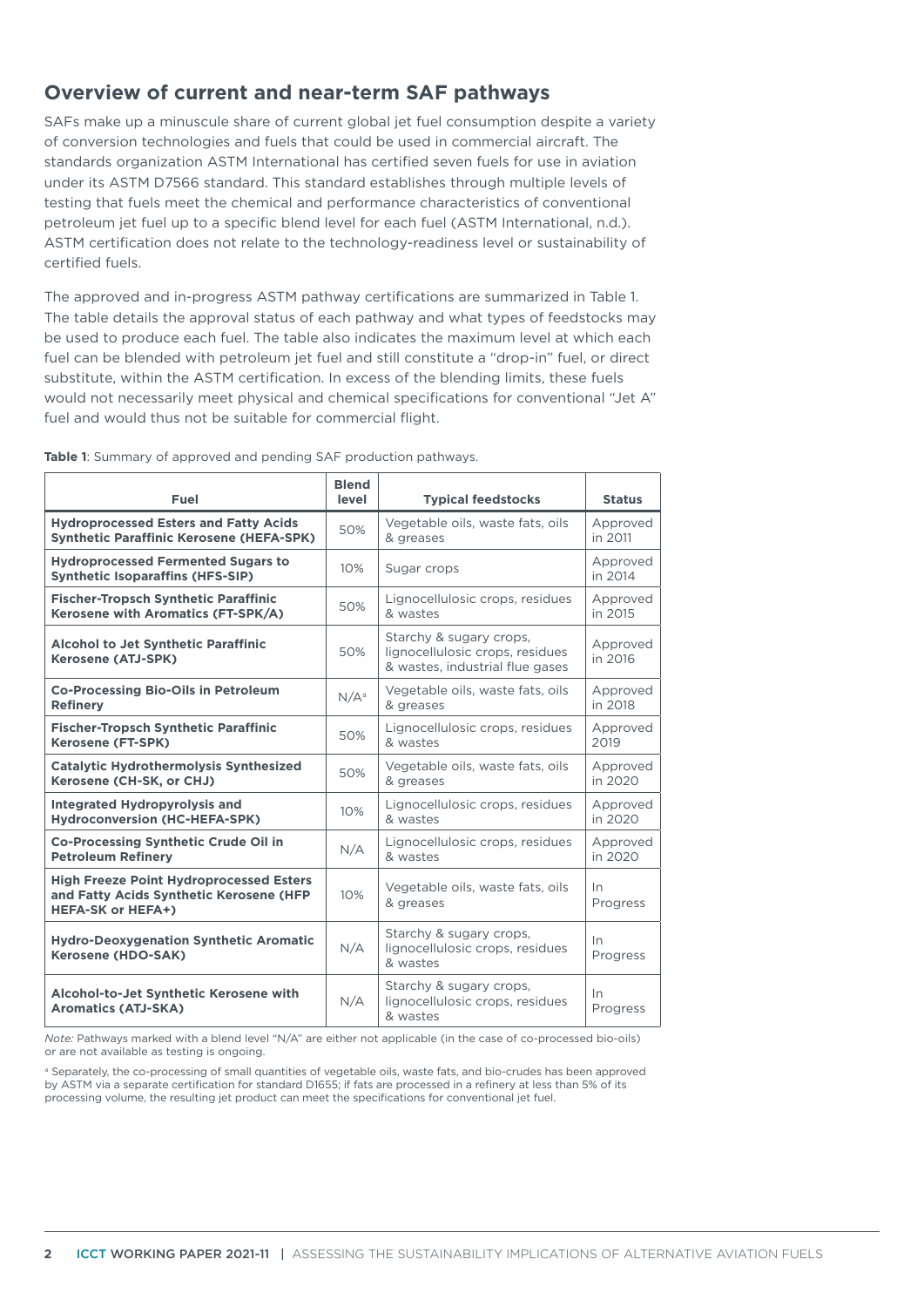# **Climate and sustainability impacts from SAF production**

Based on the list of fuel pathways and potential feedstocks in [Table](#page-1-0) 1, we next present a summary of climate and sustainability impacts of SAF production. First, we present the direct GHG emissions attributable to SAF production, broken out by pathway. Next, we present the indirect emissions for relevant SAF pathways, including indirect emissions attributable to market-mediated effects, such as the emissions from land-use change. We also discuss the impact of displacement emissions for waste and by-product materials diverted from existing uses and their impact on fuels' sustainability. Based on the total impact of these emissions, we assess the relative sustainability of each feedstock and pathway combination for achieving long-term aviation decarbonization.

# **Direct emissions from fuel production**

While certification validates the operational qualities and safety of a given fuel, it does not assess that fuel pathway's sustainability or climate performance. Evaluating the climate performance of jet fuel necessitates a full life-cycle analysis (LCA) of that fuel's emissions from feedstock extraction and processing through to final combustion, or "well-to-wake" (WtWa) emissions. This value can then be compared with the well-towake emissions of conventional petroleum jet fuel to determine whether alternative fuels deliver GHG savings over conventional fuel, and if so, how much.

The carbon intensity of jet fuel can vary according to region, crude oil well, and refinery and can change over time. Different studies have estimated the carbon intensity of conventional petroleum-based jet fuel to range from 85 to 95 grams of carbon dioxide equivalent per megajoule (g  $CO<sub>2</sub>e/MJ$ ) of fuel, with about 73 g  $CO<sub>3</sub>e/MJ$  attributable to fuel combustion and the remainder to fuel extraction, processing at refineries, and transportation. Across different policies, California's Low-Carbon Fuels Standard (LCFS) uses a baseline value of 87 g CO<sub>2</sub>e/MJ for petroleum jet fuel, while the Carbon Offsetting and Reduction Scheme for International Aviation (CORSIA) policy of the International Civil Aviation Organization (ICAO) and the U.S. Renewable Fuels Standard (RFS) use a baseline of 89 g CO<sub>2</sub>e/MJ (CARB, n.d.; EPA, 2010; ICAO, 2019a). The Greenhouse gases, Regulated Emissions, and Energy use in Transportation (GREET) model, a harmonized LCA model used to estimate a variety of fuels' life-cycle emissions that is applied in academia and by the California Air Resources Board to estimate LCA values for the LCFS, estimates a value of 86 g  $CO<sub>e</sub>/MJ$  for conventional, ultralow-sulfur jet fuel (GREET, 2019).

Generally within life-cycle accounting, the combustion emissions from biofuels are treated as zero because the biogenic emissions from combustion offset carbon from the atmosphere that was sequestered recently and stored in the feedstock during its growth. This is in contrast to petroleum, the combustion of which emits carbon that was sequestered in the earth in the distant past and now comprises a net addition to the atmosphere.

This section presents an overview of the SAF pathways likely to be used over the next decade and summarizes the literature on their direct LCA emissions. For most pathways, we will illustrate the default pathway emissions set by ICAO for the CORSIA policy and include example assessments for other pathways. Where possible, we compare ICAO estimates with carbon intensities of similar pathways found in the literature. It is important to note that actual GHG emissions for an alternative fuel pathway depend on the specific case facility, feedstock source, and supply route. ICAO's GHG intensity values and other estimates reported in the literature are not necessarily a substitute for a more tailored assessment of individual biorefineries. In some cases, important regional considerations for feedstock acquisition, transportation, and energy source may have a large impact on site-specific emissions relative to modeled values. While a European Union-specific assessment of direct LCA emissions for SAFs is likely to vary slightly from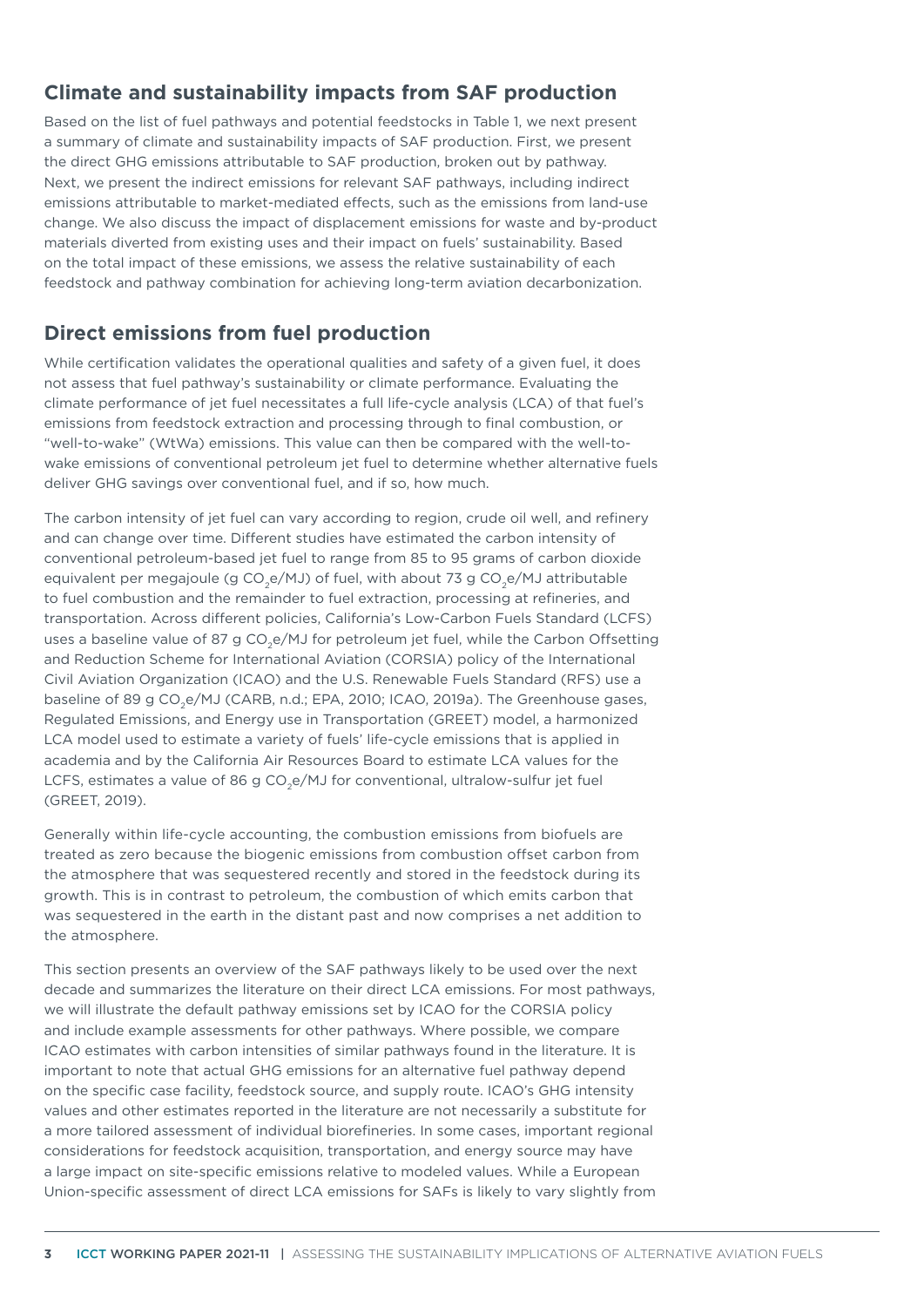ICAO global estimates due to these factors, the values estimated by the ICAO are largely indicative of the direct emissions impact of the various SAF pathways.

#### Hydroprocessed esters and fatty acids (HEFA)

Hydroprocessing converts virgin vegetable oils or waste fats, oils, and greases (FOGs) into hydrocarbons through deoxygenation followed by hydrotreating, hydroisomerization, or hydro-cracking (Baldino, Berg, Pavlenko, & Searle, 2019). This process produces hydrotreated vegetable oil (HVO), a drop-in diesel substitute for the road sector, as well as HEFA fuel, which can be used as a kerosene substitute. This process can be optimized to increase the share of HEFA (Pavlenko, Searle, & Christensen, 2019). HEFA+ is another fraction that can be produced through hydroprocessing oils and fats. This fuel is also known as high freeze point HEFA or HFP-HEFA-SK and is nearing final ASTM approval as a fuel. HEFA+ bears more similarity to HVO for the road sector as it requires less isomerization and has higher yields, thus reducing costs in exchange for having worse cold-flow properties.

Emissions from HEFA and HEFA+ vary considerably depending on the feedstock. Jet fuel produced from waste FOGs is usually assessed as having generally low life-cycle GHG emissions, as it is typical to count emissions only from the point of feedstock collection or separation onward, whereas life-cycle analysts typically attribute GHG emissions from crop production and induced land-use change (ILUC) to virgin vegetable oils when used as a biofuel feedstock. The GHG emissions for the HEFA conversion process mainly come from the production of hydrogen—a key chemical component of the process—and energy used at the biorefinery. Due to similarities in production, the emissions from HEFA+ production are expected to be similar to those from HEFA and HVO fuels made using similar feedstocks.

The range of emissions for HEFA pathways estimated by ICAO for fuel emissions accounting within CORSIA provides a representative range of possible emission factors for this process, as shown in [Figure 1](#page-3-0). For any particular feedstock the exact value for a given facility can vary according to hydrogen source and regional electricity grid emissions intensity at the biorefinery in question. In particular, the use of green hydrogen could reduce direct GHG emissions from fuel conversion by 20%, according to the GREET model (GREET, 2019). However, the use of green hydrogen remains uncommon because of cost (ICAO, 2019a).



#### CORSIA default

<span id="page-3-0"></span>**Figure 1:** Summary of direct LCA emissions for HEFA SAF production pathways. HEFA emissions may differ based on additional processing and allocation methodology. Camelina and carinata have had their direct LCA emissions assessed, but their ILUC emissions have not been estimated by the ICAO.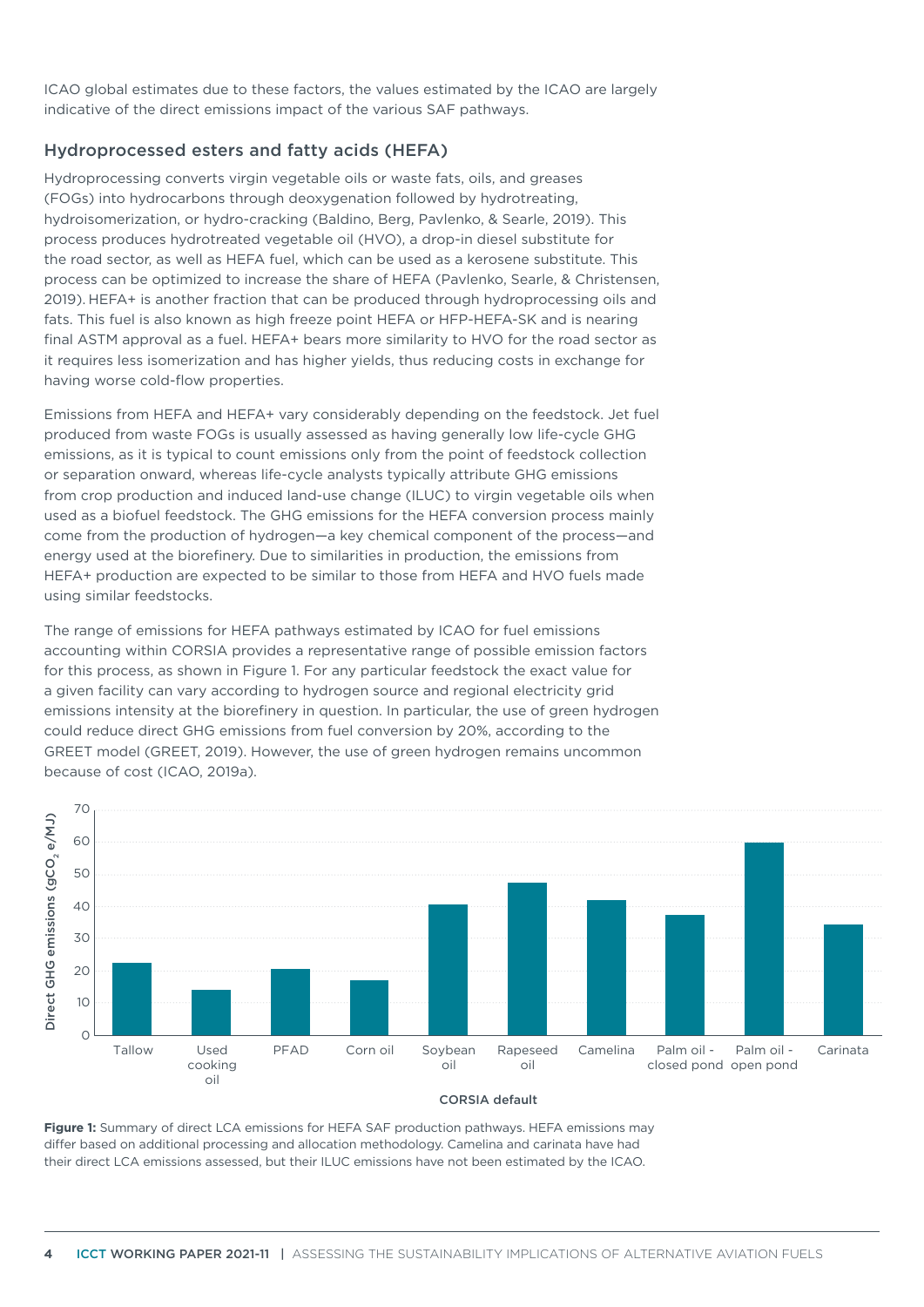The values used for CORSIA in [Figure](#page-3-0) 1 are consistent with direct LCA estimates from the literature as well as the GREET model (GREET, 2019). For example, O'Connell, Kousoulidou, Lonza, and Weindorf (2019) estimate a range of 39-53 g CO<sub>2</sub>e/MJ for direct emissions from HEFA pathways, and the recast Renewable Energy Directive (RED II) presents typical values ranging from  $15-62$  g CO<sub>2</sub>e/MJ (EU, 2018). The pathway with the highest emissions is palm oil-derived HEFA produced with an open pond for the treatment of palm oil mill effluent at 60 g CO<sub>2</sub>e/MJ, due to the emissions attributable to methane released from the pond. This remains the predominant configuration for palm biodiesel production (ICAO, 2019a).

#### Fischer-Tropsch synthetic paraffinic kerosene (FT-SPK)

The gasification-Fischer Tropsch (gasification-FT) pathway, with and without added aromatics (FT-SPK and FT-SPK/A), allows for a wide variety of waste and residue-based feedstocks to be processed into drop-in hydrocarbons. The feedstocks are first pretreated to ensure uniform consistency, then put through a partial oxidation process called gasification to produce syngas  $-$  primarily a mix of CO and H<sub>2</sub> with a smaller quantity of other gases such as  $CO<sub>2</sub>$  and  $CH<sub>4</sub>$  — which is then cleaned and conditioned to remove impurities. Intermediate steps during cleaning and conditioning can include water-gas shift reactions and steam reforming to produce the desired syngas composition. The syngas is then treated using Fischer-Tropsch synthesis with a chemical catalyst to produce a range of hydrocarbons including synthetic kerosene and diesel (Baldino et al., 2019). While this pathway is not common at commercial scales, there are still many life-cycle assessments of it. The process tends to produce excess heat and electricity; if used, these co-products reduce the life-cycle GHG intensity of FT-SPK fuel from gasification.

Electrofuels are produced via FT synthesis using hydrogen generated from electrolysis and CO<sub>2</sub>. A life-cycle assessment of this pathway has not yet been conducted for CORSIA. So long as the CO<sub>2</sub> captured for the process is either taken from the atmosphere or captured from an existing point source without indirectly increasing emissions of CO<sub>2</sub>, emissions from combustion for this pathway are considered to offset carbon capture during upstream fuel production. Due to conversion losses associated with hydrolysis and fuel production, which can range from 38% to 63% depending on configuration, it is necessary for renewable electricity to be used for this pathway to achieve GHG reductions (Schmidt, Weindorf, Roth, Batteiger, & Riegel, 2016). Using grid-average electricity in Europe, the WtWa emissions from electrofuels would exceed the petroleum baseline (Schmidt et al., 2016). To illustrate this, we include an estimate of the well-to-wheel emissions for synthetic diesel produced from European grid-average electricity based on the most recent average of 296 g CO<sub>2</sub>e/kWh and an assumed conversion efficiency of 64% to SAF on an energy basis (European Environment Agency, 2020). Because a large amount of renewable electricity is needed to produce electrofuels because of the overall low conversion efficiency of this pathway, the GHG emissions from construction of renewable electricity installations are sometimes included in the LCA. For example, the U.S. National Renewable Energy Laboratory estimates the full life-cycle emissions for wind power as approximately 11 g  $CO<sub>2</sub>e/$ kWh supplied to the grid, of which the upstream materials and construction emissions necessary to build turbines account for 86% (NREL, 2013).

[Figure](#page-5-0) 2 presents the direct LCA emissions from the gasification-FT pathways, as estimated by ICAO for CORSIA (ICAO, 2019a). We supplement these estimates with a value for electrofuels produced using renewable electricity, taken from Schmidt et al. (2016). These pathways provide 85%–95% GHG savings relative to conventional petroleum jet fuel, with the exception of municipal solid waste (MSW)-derived fuel, which has a broad range of emissions depending on its nonbiogenic content. Plastic in MSW effectively sequesters carbon over a long time period if it remains in a landfill, whereas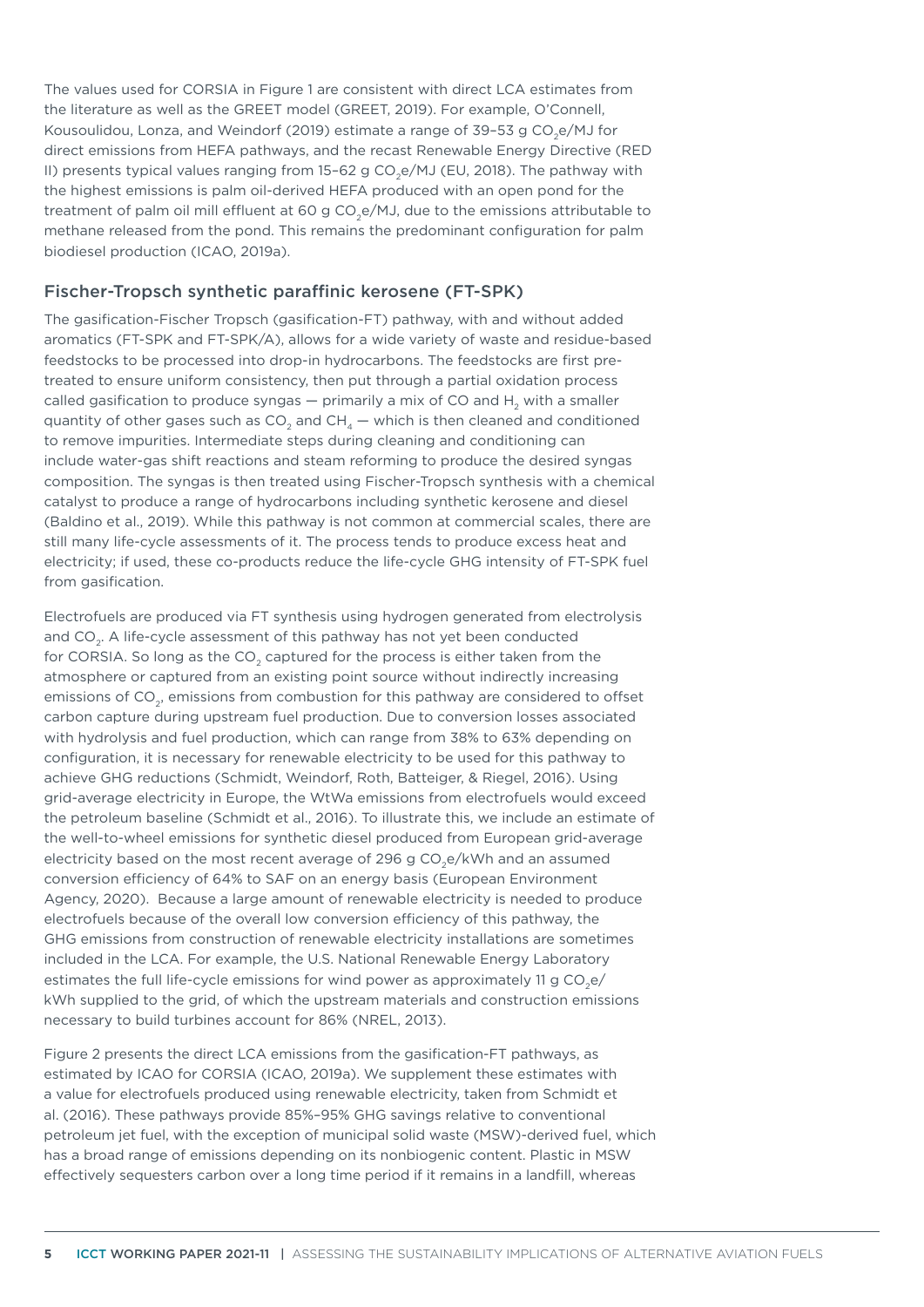this is less likely for biogenic material, much of whose carbon content would be released as methane or oxidized if left in a landfill, or combusted into biogenic CO<sub>2</sub>. MSW with higher plastic content thus has a higher GHG intensity (Suresh, 2016). The results of CORSIA's gasification-FT LCA analysis generally align with those from the GREET model, which estimates direct emissions of 5-12 g  $CO<sub>2</sub>e/MJ$  for FT diesel produced from biomass. Similarly, default direct LCA GHG emission estimates for FT diesel for the RED II range from 3 to 12 g CO<sub>2</sub>e/MJ (EU, 2018). While this pathway does not utilize food crops, some feedstocks such as energy crops may bear indirect emissions attributable to their use.



<span id="page-5-0"></span>**Figure 2:** Summary of direct LCA emissions for FT-SPK SAF production pathways. FT-SPK emissions may differ based on additional processing and allocation methodology.

### Alcohol to jet (ATJ)

Producing jet fuel from alcohols can be done by first producing alcohol through biochemical or thermochemical conversion and then upgrading that alcohol through a combination of dehydration, oligomerization, and finally hydrotreating to assemble dropin hydrocarbons. This pathway can use conventional sugar and starch crops such as sugar cane and maize in addition to more challenging lignocellulosic feedstocks, such as energy crops or agricultural residues. This pathway has variation depending on feedstock choice and the choice of intermediate alcohol, which can be either ethanol or isobutanol.

Direct LCA GHG emissions for this pathway have been estimated by ICAO for a variety of feedstocks. There are also several direct LCA's for ATJ in the literature. The body of literature suggests that ATJ fuels generally have higher emissions than either HEFA or gasification-FT fuels; in most cases, the biochemical process for alcohol production is already GHG- and energy-intensive, particularly for starches such as maize and cereals; sugary crops such as sugar beet and sugar cane tend to be more efficient to grow and process (ICAO, 2019a). It is also possible to ferment flue gases such as those from steel mills, which contain energy-rich gases such as CO and  $H<sub>a</sub>$  into ethanol as a precursor to ATJ production. ATJ generally has higher direct emissions than first-generation ethanol or cellulosic ethanol pathways for the road sector, due to the added energy and emissions required for alcohol upgrading (Tao, Markham, Haq, & Biddy, 2017).

[Figure 3](#page-6-0) summarizes the direct LCA emissions from a selection of ATJ pathways. ICAO's LCA analysis for CORSIA estimates that the various ATJ pathways have direct LCA emissions ranging from 23.8 to 65.7 g CO<sub>2</sub>e/MJ. Sugar cane-derived ATJ generally has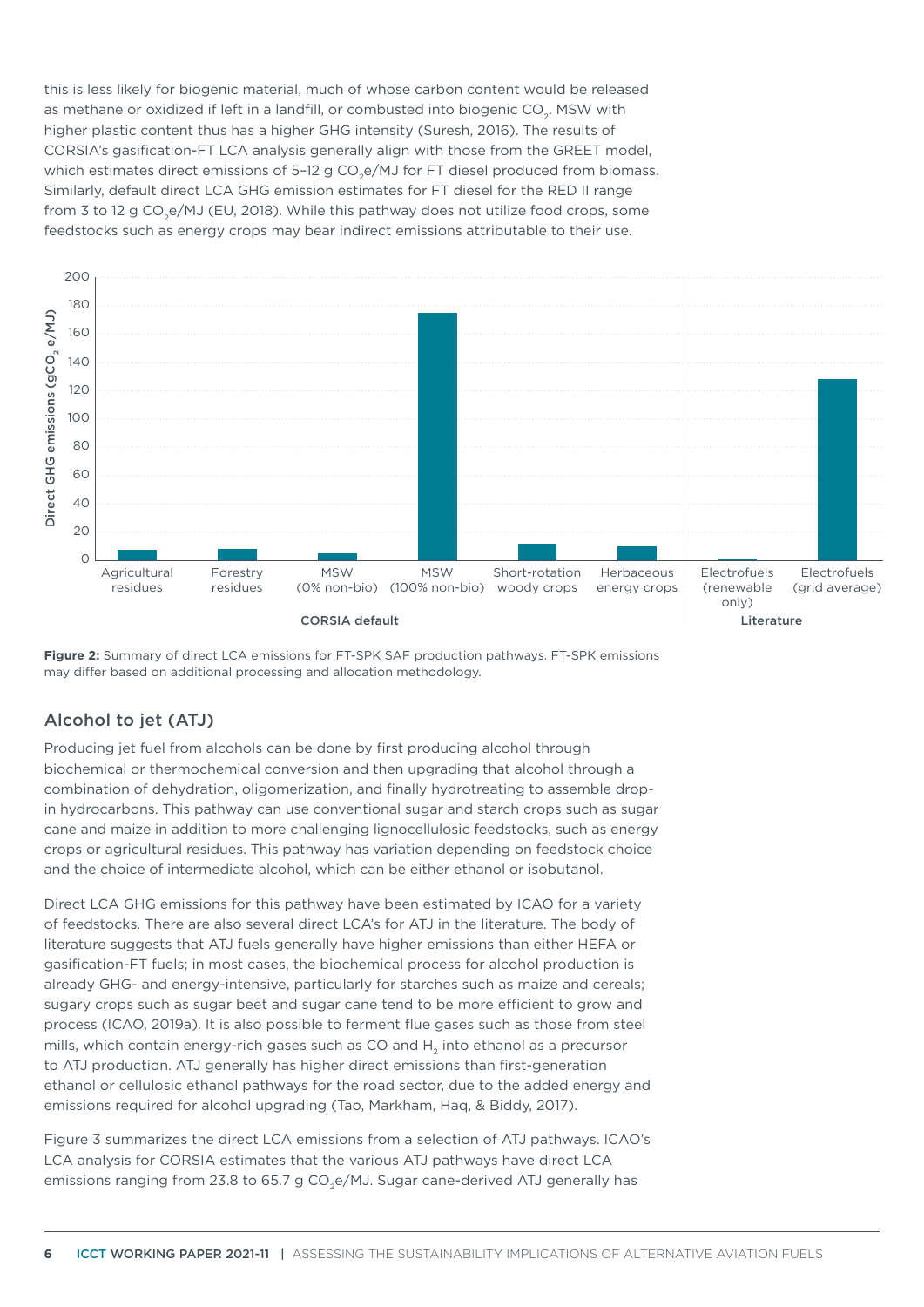70 Direct GHG emissions (gCO, e/MJ) Direct GHG emissions (gCO<sub>2</sub> e/MJ) 60 50  $40$ 30  $20$ 10  $\cap$ Sugarcane Maize Sugarcane Agricultural Forestry Molasses Maize Herbaceous Steel mill residues residues energy crops flue gases *Ethanol Isobutanol Ethanol*

Literature

<span id="page-6-0"></span>**Figure 3:** Summary of direct LCA GHG emissions for ATJ SAF production pathways.

ATJ pathways using either lignocellulosic residues or energy crops could have emissions on the lower end of the spectrum. This is because of much lower feedstock production emissions than most purpose-grown food crops and because combusting the lignin in these crops, which cannot be hydrolyzed into sugars, produces renewable electricity as a by-product.

Another potential source of feedstocks for ATJ are flue gases from steel mills. While default emissions for ATJ produced from flue gases has not yet been characterized by the ICAO, a recent LCA for the Lanzatech process estimates that ethanol production emissions from blast furnace gas are 31.4 g CO<sub>3</sub>e/MJ (Handler, Shonnard, Griffing, Lai, & Palou-Rivera, 2016). This LCA represents a case where the flue gas would otherwise have been flared, releasing CO<sub>2</sub> into the atmosphere. Direct emissions in that analysis are primarily driven by utility-derived steam and electricity for the fuel production process, which are directly proportional to the carbon intensity of the local grid; in that case, the authors assume a U.S.-average electricity grid carbon intensity. Assuming the average yield of drop-in fuel per kg of ethanol in the CORSIA LCA methodology, or 0.50 kg of drop-in jet fuel per kg ethanol, and the ethanol upgrading emissions estimated in GREET, we estimate that this pathway has life-cycle GHG emissions of approximately 48.5 g CO<sub>2</sub>e/MJ.

#### Synthetic iso-paraffins (HFS-SIP)

Instead of more-common alcohols, sugars can also be fermented into farnesene  $(C_{15}H_{24})$ , which has a longer carbon chain length and higher energy density than ethanol or isobutanol. Farnesene is then hydrotreated into farnesane  $(C_{14}H_{32})$ , a hydrocarbon that can be used at 10% blend levels in jet fuel. This pathway primarily uses sugary feedstocks such as sugar cane or sugar beet, though it is possible to use cellulosic feedstocks if the cellulose is first hydrolyzed into sugar (Mitrovich & Wichmann, 2017).

The direct LCA emissions from this pathway have been estimated by ICAO for CORSIA, as summarized in [Figure 4](#page-7-0). While more than half of the GHG emissions for this pathway are attributable to feedstock cultivation, there may be opportunities to reduce the GHG intensity at the bio-refinery through the increased use of renewable electricity and green hydrogen for hydroprocessing (GREET, 2019). Compared with other pathways,

low emissions reflecting high efficiency and yields from sugar cane production, whereas maize-derived ATJ fuel has higher emissions because of the additional energy required for maize cultivation, milling, and fermentation (ICAO, 2019a).

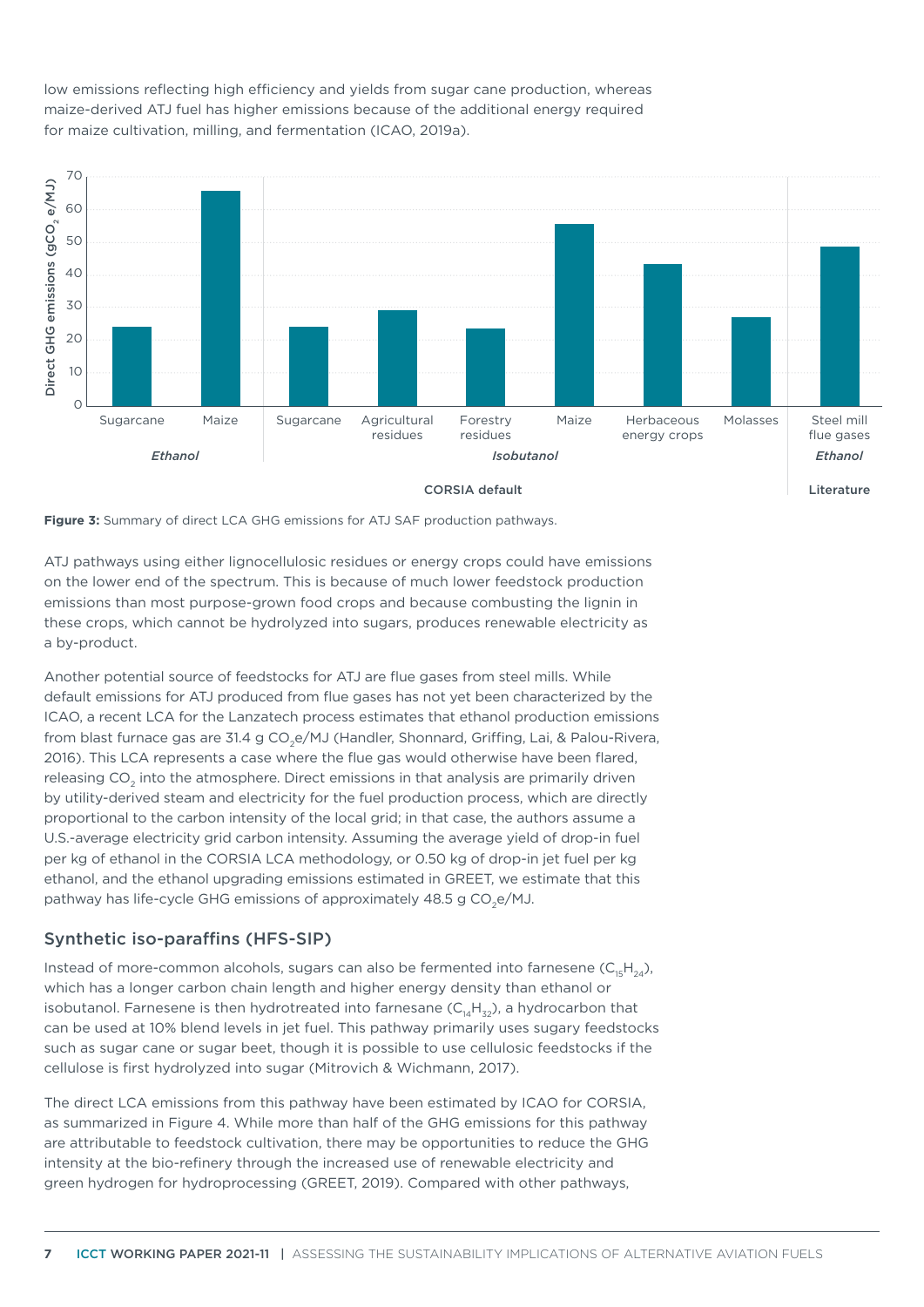the SIP process is in an earlier stage of technological readiness and therefore there are fewer comparable studies in the literature. In part due to uncertainty over the farnesene yield from this process, estimates of the LCA GHG emissions can vary considerably (Klein-Marcuschamer et al., 2013). De Jong et al. (2017) estimate WtWa emissions of 45 g CO2e/MJ for sugar cane SIP, noting that the results are highly sensitive to the assumption on the SIP yield. Moreira, Gurgel, and Seabra (2014) estimate a value of 21 g CO<sub>2</sub>e/MJ for sugar cane SIP.



<span id="page-7-0"></span>**Figure 4:** Summary of direct LCA emissions for SIP SAF production pathways

#### Other near-term SAF pathways

While we have focused so far on pathways that have been certified or are in the later stages of certification, there remain several other pathways have not yet been well documented. This is true particularly for pathways that produce only a portion of SAF in their overall product slate. While we can draw broad conclusions on the sustainability impacts of these pathways based on their chosen feedstocks, there is still insufficient information to present LCA factors for the direct production of these fuels for SAF or road-sector HVO.

The catalytic hydrothermolysis jet (CHJ) process, certified in 2020, utilizes FOGs but has several important differences from the HEFA process despite a similar name. After cleaning and filtering of the recovered waste oils, FOGs undergo hydrothermolysis, where they are combined with water and brought up to high heat and pressure. The resulting mixture is cracked and isomerized to produce a mix of hydrocarbons in the middle distillate range (Sapp, 2020). After that stage, the output requires less hydrotreatment than HEFA fuels; furthermore, the range of compounds contains levels of aromatics similar to those of conventional petroleum crude and may allow higher blend levels than HEFA fuels (Zschocke, Scheuermann, & Ortner, 2012). This pathway has not been characterized in the LCA literature, but we can draw some conclusions on its GHG performance based on feedstocks. Like the HEFA pathway, it is very likely that CHJ fuels will deliver higher GHG savings if produced from waste FOGs rather than from virgin vegetable oil.

It is also possible to co-process FOGs in a conventional petroleum refinery in limited quantities. This pathway may be cheaper than building a dedicated biorefinery, as it would use existing petroleum refining infrastructure. Given the small quantities of FOGs blended, the refinery outputs are difficult to distinguish from pure fossil fuel refinery outputs without chemical testing to track the biogenic share of the product, which could make verification more challenging (CARB, 2017). Total LCA emissions from this pathway could be estimated through a mass balance approach, based on the share of bio-oils input into the refinery relative to crude oil. The resulting fuel's life-cycle GHG emissions would vary according to the upstream emissions intensity of the bio-oil while also including the proportionate energy and emissions attributable to refining.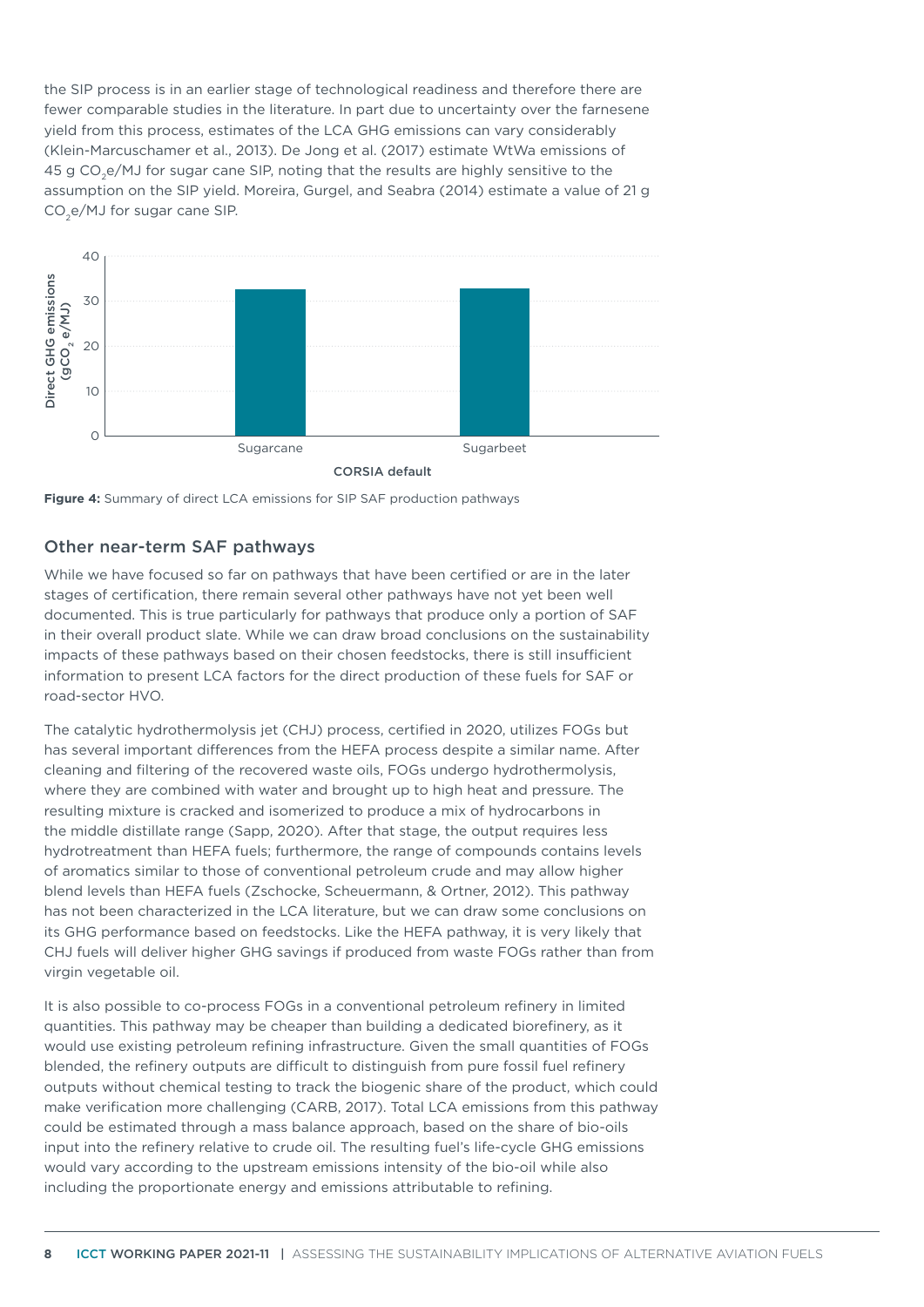# **Indirect emissions from SAF production**

#### Indirect land-use change emissions

Increased demand for biofuels made from crops grown on dedicated cropland, such as wheat or palm, may displace commodity use for food and feed and increase the total agricultural area needed to meet demand. The conversion of high carbon-stock forests, natural lands, and pastures to agriculture to meet increased demand would release carbon from disturbed biomass and soil and thereby would generate indirect emissions attributable to those biofuels. ILUC emissions, while not directly measured in an LCA like inputs and outputs at a biorefinery, are nonetheless an important consideration when evaluating the climate implications of alternative fuels. ILUC emissions are generally estimated through the use of an economic model that estimates the changes in global land use in response to an increase in biofuel demand (Malins, Searle, & Baral, 2014).

Multiple jurisdictions have conducted ILUC assessments for road-sector biofuel policies, including the ICAO, the European Union, the United States, and California (Woltjer et al., 2017). Additional ILUC assessments have been developed by researchers at universities and institutions such as Argonne National Laboratory (ANL) (Qin, Dunn, Kwon, Mueller, & Wander, 2017). The magnitude of estimated ILUC emissions varies significantly based on the feedstock in question, the economic model used for the assessment, and the modelers' assumptions (Malins et al., 2014). As a result, there is high uncertainty on the magnitude of ILUC emissions.

The ILUC assessment conducted by ICAO for CORSIA to estimate default life-cycle values for SAFs includes results generated via two economic models with different analytical frameworks, the Global Trade Analysis Project (GTAP-BIO) model and the Global Biosphere Management Model (GLOBIOM). The GTAP-BIO model is a computable general equilibrium model that simulates the global economy, whereas the GLOBIOM model is a partial equilibrium model focused on the agricultural, livestock and forestry sectors. While the task group at ICAO developing the ILUC assessment sought to harmonize the assumptions across the two models as closely as possible, the divergence in estimates for some pathways illustrates the impact of the analytical framework on the results.

A closer analysis of the modeling documentation suggests that differences are attributable to several factors. Overall, GTAP-BIO is more optimistic in assuming that the increased demand for crops can be offset by higher crop yields and reduced commodity consumption in food and other sectors than would occur in the absence of biofuel policies. The models have different global trade frameworks, and international shifts in land from the demand shock manifest differently across the two models. Underlying differences in land categories and their assumed carbon stock also influence differences between the two results. For example, GTAP-BIO includes a category called "croplandpasture," which is pastureland that was recently cropped and can easily transition back to cropping without significant carbon loss (Malins, 2019). GLOBIOM does not include this category, but it does include abandoned and "other natural land" categories that in some cases are used for biofuel production. The GLOBIOM modelers assume that both of these land categories have higher carbon stocks than the assumption by the GTAP-BIO modelers for cropland-pasture (Malins, 2019).

[Figure 5](#page-9-0) illustrates ICAO's estimated ILUC factors for a selection of pathways relevant to the EU context, separated by conversion technology, feedstock, and the ILUC model.<sup>1</sup> The default factor used for CORSIA for each feedstock is the average of the two model results for that feedstock if the difference between those results is less than 8.9 g CO $\sqrt$ 

We do not include camelina or carinata as these pathways do not yet have ILUC assessments for the CORSIA process. U.S.-specific energy crop pathways are excluded as these pathways are unlikely to be used in the EU.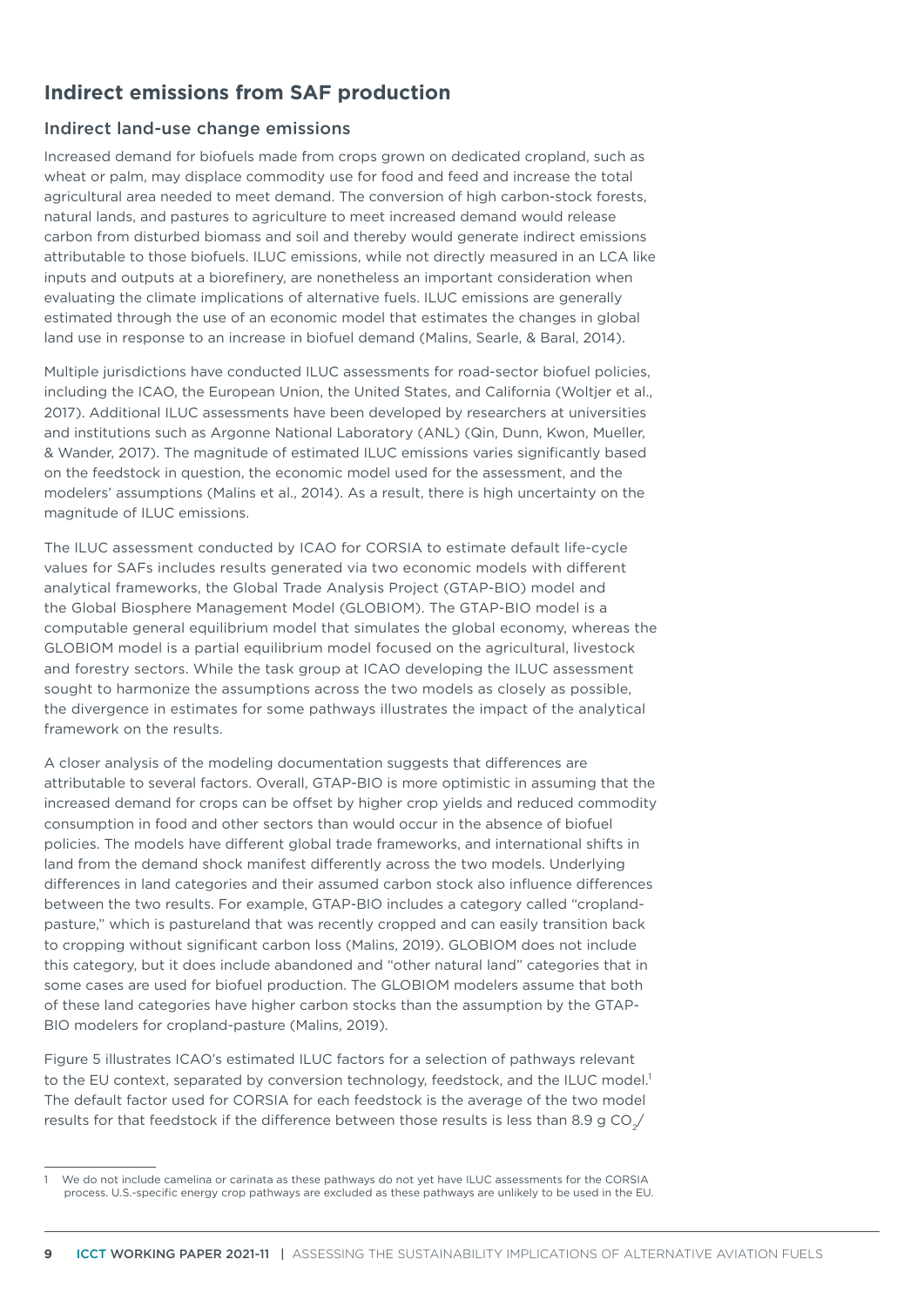MJ, or 10% of the baseline GHG intensity. When the model results diverge by a greater amount,  $4.45$  g CO<sub>2</sub>e/MJ, or half the allowed divergence, is added to the lower estimate. The two models present similar results for starchy and sugar crops, but there is wide divergence for oilseeds, resulting in default ILUC values much closer to the GTAP-BIO results. This approach may understate the risk of high ILUC emissions, particularly for pathways where using one model's ILUC estimate would cause the fuel's total WtWa emissions to exceed the petroleum baseline, such as the case of either Brazil soy HEFA or palm oil HEFA when using the GLOBIOM factors.



<span id="page-9-0"></span>**Figure 5:** Summary of ILUC emissions for food crop-derived SAF production pathways.

Within these categories, we observe several trends in ILUC across feedstocks.<sup>2</sup> Generally, oilseeds have the highest ILUC emissions. For palm oil, this is attributable to expansion onto high carbon stock peatlands in Southeast Asia. Peatland conversion also influences estimated ILUC emissions from other oilseeds, reflecting substitution effects between vegetable oils. The ICAO estimates for palm oil HEFA in particular are much smaller than values previously estimated in California using GTAP-BIO and in a previous GLOBIOM modeling study conducted for the European Union (CARB, 2015; Valin et al., 2015). On the other hand, ILUC emissions estimated for starch and sugar crops by the ICAO are generally in agreement not only between the two models but also with previous ILUC analyses conducted using GTAP-BIO and GLOBIOM for California's LCFS and the RED II, respectively. When factoring in ILUC, it is evident that oilseeds may have ILUC emissions that increase their emissions above the petroleum baseline, whereas starch and sugar crops have lower ILUC emissions.

Despite variation between the two models, energy crop ILUC estimated for SAF production is generally low or negative. As with the food crops, there are some pathways with large differences between the two models. In some cases these differences are attributable to differing assumptions of soil carbon stock and land cover in the models, as GTAP-BIO projects that energy cropping occurs predominantly on cropland-pasture, which the modelers assume has lower initial carbon stocks compared with the assumption for abandoned agricultural land in the GLOBIOM model. This results in higher soil carbon sequestration with energy cropping in the GTAP-BIO model compared with the GLOBIOM model (Malins, 2019).

<sup>2</sup> We note that while camelina and carinata's direct LCA emissions have been assessed, these feedstocks have still not had ILUC emissions estimated by ICAO.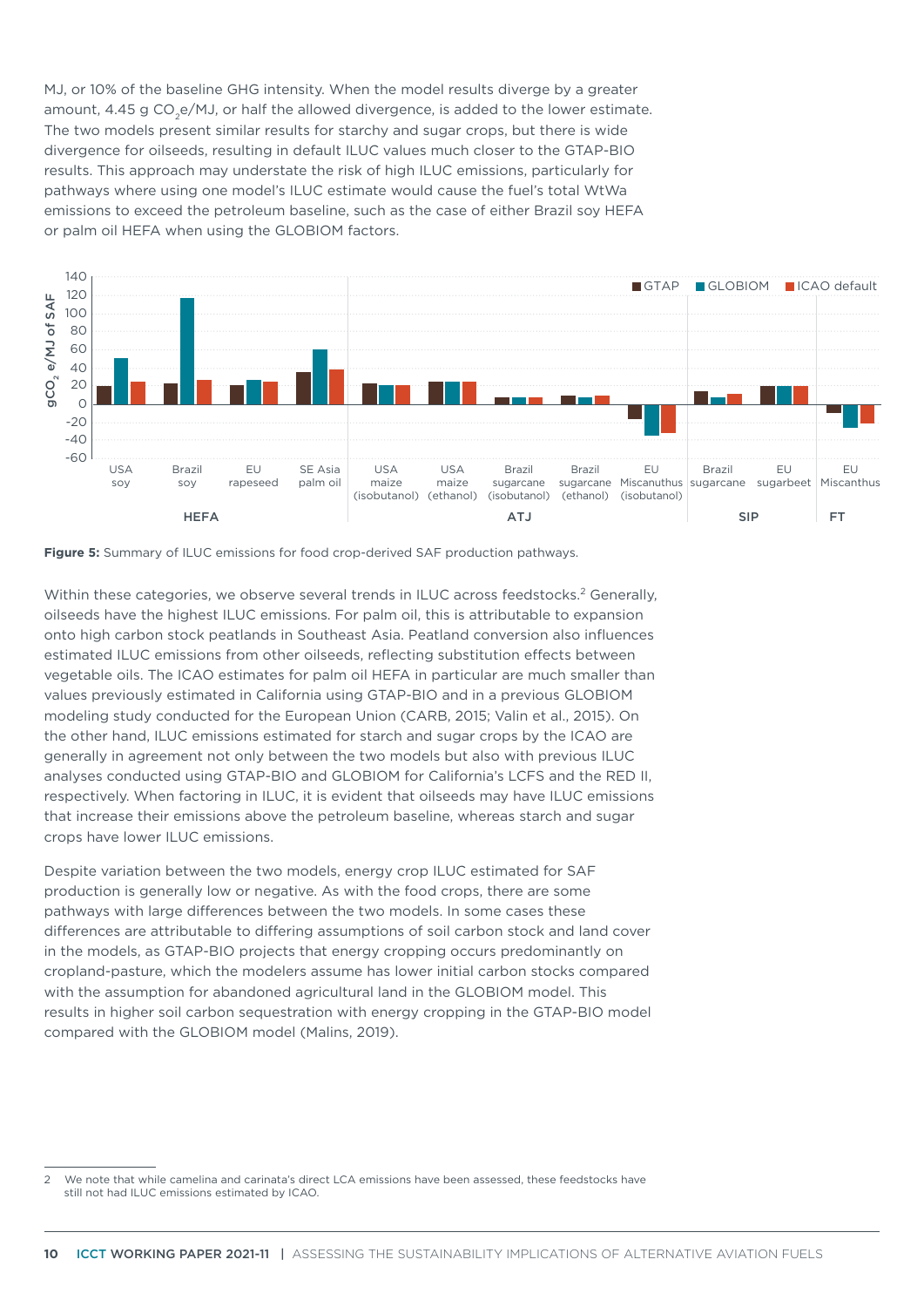#### Indirect displacement emissions

While there have been several ILUC assessments for crop-derived biofuels over the past decade, less attention has been paid to indirect effects of using by-products, wastes, and residues for alternative fuels production. While LCA methodology for fuels generally treats by-products, wastes, and residues as bearing no upstream emissions prior to their collection or diversion, many of these materials are not true wastes—in fact, many of them have valuable existing uses. Their diversion from existing uses can in some cases generate indirect emissions from the materials that would be used in their place. In some cases, these diversion emissions can be as high as ILUC emissions and greatly change the perceived GHG savings from some feedstocks.

Indirect displacement emissions for wastes, residues, and by-products have attracted some recent interest in the literature and among policymakers. Preliminary analysis suggests that some of these materials have well-documented existing uses with established markets and carry a high likelihood of substitution by crops or fossil fuels, with associated GHG emissions (Malins, 2017). For example, palm fatty acid distillates (PFADs) are by-products of the palm oil production process that in the absence of biofuel demand are almost entirely consumed. Their diversion from existing uses in the oleochemical industry and in livestock feed would be likely to result in substitution by palm oil, which is comparably priced, has flexible supply, and has similar physical properties (Malins, 2017). Research has also noted displacement effects for materials that have existing uses in heat and power. For example, materials combusted for energy recovery where they are produced, such as tall oil and black liquor from the wood pulping process, would most likely be replaced by the next-cheapest substitute, often fossil fuel (Malins, 2017).

Renewable fuels of nonbiological origin, such as electrofuels or fuels made from captured flue gases, may also cause displacement. While electrofuels made using renewable electricity have near-zero direct emissions, it is important to ensure that renewable electricity used for electrofuel production is both new and additional. In jurisdictions without that protection in place, such renewable electricity could be diverted from existing demand and be replaced by a marginal source of electricity (Searle & Christensen, 2018). Industrial flue gases from steel mills, a potential feedstock for jet fuel production, are already captured and combusted for onsite energy recovery at many European steel mills. Therefore, diverting only those flue gases that are either emitted into the atmosphere or flared would avoid necessitating substitution by a new source of energy (Searle, Pavlenko, El Takriti, & Bitnere, 2017).

[Table 2](#page-11-0) summarizes the existing literature on displacement emissions for a selection of feedstocks that could be used for SAF production, showing the existing markets for each feedstock and the materials that could be used in their place. The final column illustrates the risk of displacement effects for each feedstock, based on assessments of existing uses and potential substitutes. Materials like agricultural residues and some forestry residues, if collected in quantities that would not affect soil quality, can generally be diverted with low indirect emissions. Likewise, MSW diverted from landfills can have negative displacement emissions due to avoided methane leakage from anaerobic digestion at some landfills; even in cases where landfill gas collection is in place, some quantity of methane escapes during the landfilling process. The sourcing of some feedstocks can have a large impact on displacement emissions. For example, while used cooking oil sourced from the European Union is considered a waste, in the United States it might be diverted from animal feed and could thus entail some displacement emissions (Pavlenko & Searle, 2020).

Generally, lignocellulosic materials with fewer or less well-developed existing markets have a lower risk of displacement emissions than higher-value FOGs that may be replaced with fossil fuels or virgin vegetable oils.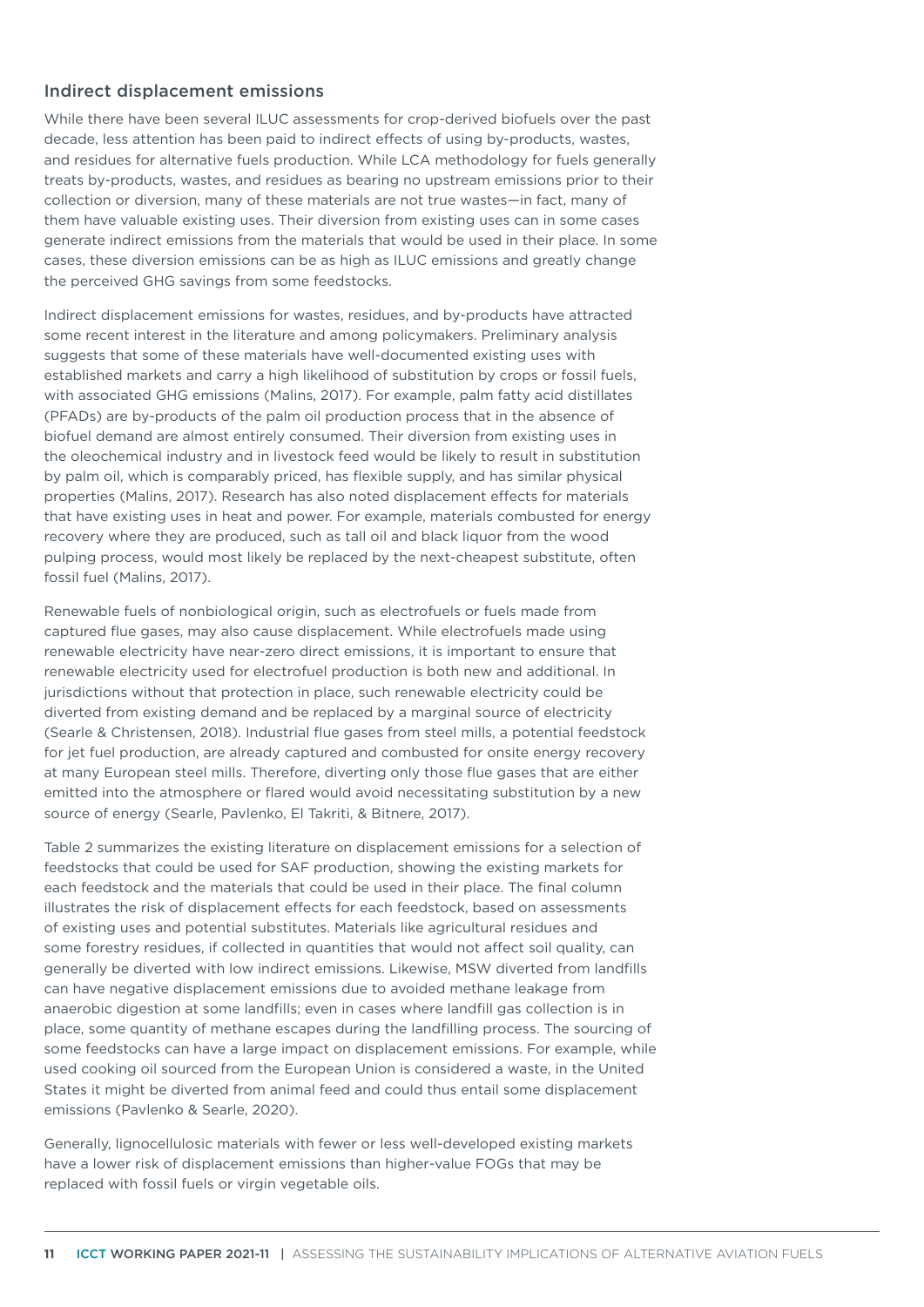<span id="page-11-0"></span>**Table 2:** Existing markets, substitute materials, and displacement emission risks for potential byproducts, wastes, and residues for SAF production.

| <b>Feedstock</b>                   | <b>Existing market or use</b>                                                                     | <b>Likely substitutes</b>                                                                                  | <b>Displacement</b><br>emissions risk |
|------------------------------------|---------------------------------------------------------------------------------------------------|------------------------------------------------------------------------------------------------------------|---------------------------------------|
| <b>Animal fats</b>                 | Oleochemical applications, heat and<br>power                                                      | Heavy fuel oil, vegetable oil, natural gas                                                                 | <b>High</b>                           |
| Corn oil                           | Animal feed                                                                                       | Vegetable oil, corn, wheat, barley                                                                         | <b>High</b>                           |
| <b>Palm fatty acid distillates</b> | Oleochemicals, animal feed, heat and<br>power                                                     | Vegetable oil, heavy fuel oil                                                                              | <b>High</b>                           |
| <b>Molasses</b>                    | Animal feed, yeast                                                                                | Cereals, sugar beet                                                                                        | <b>Medium</b>                         |
| <b>Industrial flue gases</b>       | Heat and power                                                                                    | Natural gas, grid electricity                                                                              | <b>Medium</b>                         |
| <b>Renewable electricity</b>       | Electricity sector                                                                                | Marginal electricity source                                                                                | <b>Medium</b>                         |
| Used cooking oil                   | <b>None</b>                                                                                       | None                                                                                                       | Low                                   |
| <b>Agricultural residues</b>       | Livestock bedding and feed, mushroom<br>cultivation, horticulture, heat and power,<br>soil health | Cereals, lignocellulosic energy crops,<br>renewable electricity, rubber, sand,<br>gypsum, and dried manure | Low <sup>a</sup>                      |
| <b>Forestry residues</b>           | Heat and power, soil health                                                                       | Natural gas, grid electricity                                                                              | Low <sup>a</sup>                      |
| <b>Municipal solid waste</b>       | Heat and power, landfill gas recovery                                                             | Natural gas, grid electricity                                                                              | Low                                   |

a Assuming that residue removal is consistent with sustainable removal rates.

*Note:* Information sourced from Malins (2017); Searle et al. (2017); and Searle and Christensen (2018).

# **Results and discussion**

The true climate performance of SAFs varies enormously by feedstock and can be fully understood only by considering both direct and indirect effects together. In this section, we present the total WtWa emissions for each pathway, taking into account both direct and indirect emissions, and identify those feedstocks and pathways that would deliver the greatest emission savings relative to baseline petroleum jet fuel.

[Figure](#page-12-0) 6 illustrates the WtWa emissions from food and energy crop-based SAFs with LCA values estimated by ICAO, relative to the petroleum baseline. The direct emission values presented here don't reflect the real-world variability between facilities and supply chains, but rather, a broad average; individual facilities may have higher or lower values depending on their specific operating parameters. The primary value on the chart utilizes the ICAO ILUC default factor, and the error bars illustrate the range when taking into account the separate ILUC estimates for both the GTAP-BIO and GLOBIOM economic models. After taking into account ILUC emissions, the emission savings from oilseedderived SAFs diminish considerably when using the default value—providing a range of 12.5%–27.0% GHG savings versus petroleum jet fuel. Using the default ILUC factor, GHG emissions from open-pond palm oil HEFA exceeds the petroleum baseline by 11.4%. Soy and palm HEFA emissions could both exceed the petroleum baseline using the GLOBIOM ILUC factors; this possibility is understated when using the default ILUC factors.

These results also indicate that maize ATJ fuels are generally energy and emissionsintensive. Their high direct emissions, in conjunction with moderate ILUC, nearly eliminate any GHG savings from these fuels. In contrast, sugar cane and sugar beet-derived fuels have higher GHG savings, largely due to the high yields and efficiencies of these feedstocks, which translate into lower direct production and ILUC emissions. The SIP pathway has higher emissions, most likely reflecting lower feedstock conversion efficiencies than ATJ, resulting in greater direct and ILUC emissions per MJ fuel produced.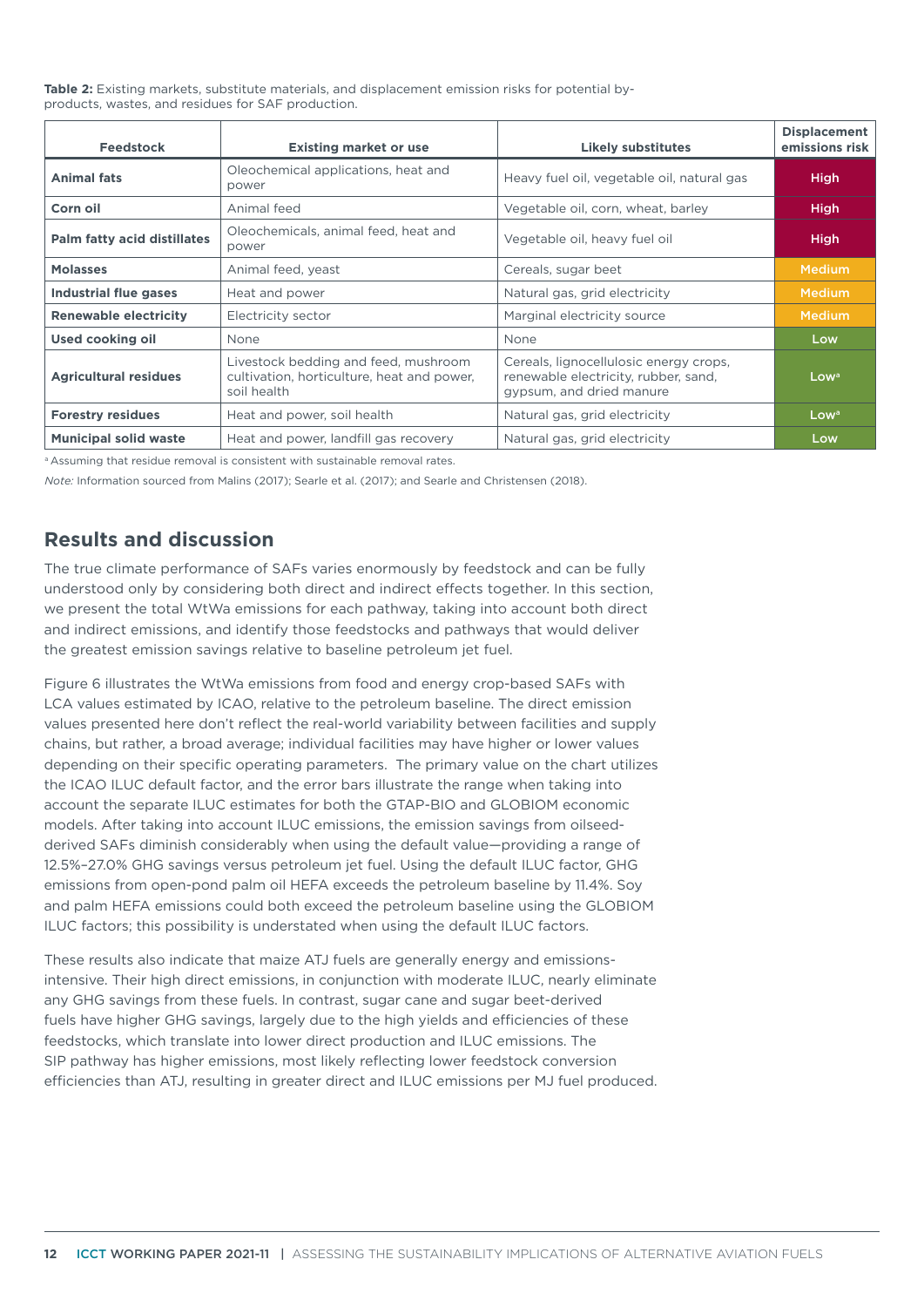

<span id="page-12-0"></span>**Figure 6:** Well-to-wake GHG emissions for crop-based SAFs relative to petroleum jet fuel baseline. Note: Range of WtWa GHG emissions using ICAO ILUC estimates.

For energy crops in [Figure](#page-12-0) 6, there is a trend toward low overall WtWa values compared with food crops, even from ATJ pathways with high direct LCA emissions. The variation in the ILUC results across models underscores that there is substantial uncertainty in ILUC emissions for the EU-grown grass Miscanthus. Overall, ICAO estimates a range of total WtWa GHG emission reductions of 70%–118% compared with the fossil baseline for energy crops. While these results generally align with previous research on energy crop-derived fuels, energy cropping is not yet in wide scale practice. If anticipated yields, carbon stock sequestration and the types of land used for energy cropping vary from the model assumptions, the net impact of these fuels could change considerably.

[Figure 7](#page-13-0) illustrates the WtWa emissions from SAFs produced from a variety of noncrop feedstocks, including electrofuels as well as different by-products, wastes, and residues. We also include indirect emissions attributable to displacement as well as construction GHG emissions for renewable electricity for electrofuels specifically. This chart includes several emission factors estimated by ICAO, as well as emission estimates inferred from the production of road sector fuels. With the exception of MSW produced from nonbiogenic wastes, these pathways generally deliver more than 50% GHG reductions relative to the baseline—if only direct emissions are considered. However, the indirect displacement emissions, while uncertain, could affect the GHG savings of some feedstocks substantially. In particular, the potential substitution of palm oil for PFADs and corn oil results in substantial indirect emissions which counteract those fuels' GHG savings. Taking displacement into effect, the GHG emissions from PFAD SAF are 10% higher than the fossil baseline, whereas corn oil would deliver GHG emissions reduction of only 18%. Similarly, the displacement of animal fats from existing uses for heat and power and oleochemicals causes substitution by virgin vegetable oils with high ILUC as well as fossil fuels, decreasing their emissions savings to 45%.

The best-performing fuels in this category are generally those produced via the gasification-FT pathway with low energy inputs and low risk of displacement. Feedstocks with high carbon savings in this category include agricultural residues, forestry residues, and the biogenic fraction of MSW. Fuels made from these feedstocks reduce emissions by 58%–140% relative to the petroleum baseline. MSW-derived may have high indirect emissions savings due to avoided methane emissions at landfills. Used cooking oil SAF also delivers some of the highest GHG reductions  $-84\% -$  of any feedstock assessed and has no indirect emissions, as it does not have any existing uses outside of biofuel in the European Union. This relationship may be different for used cooking oil and other waste fats imported into the European Union, for example from the United States, where these materials are used in livestock feed. Additionally, electrofuels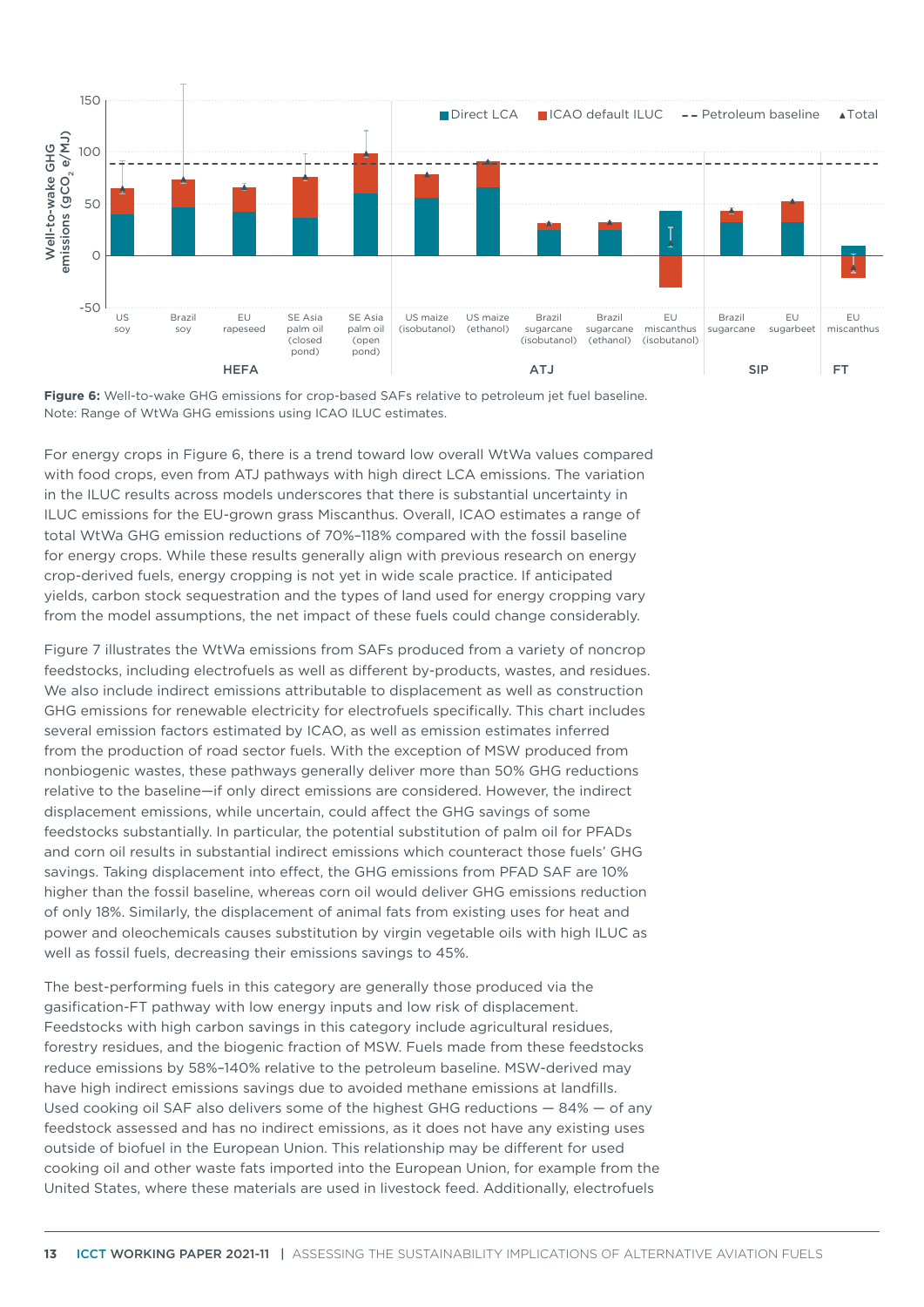can offer high GHG savings relative to petroleum provided that they can be produced using electricity that is both additional and renewable. Otherwise, electrofuels produced from grid-average electricity exceed the emissions from petroleum jet fuel. Several of the ATJ pathways have relatively higher emissions, as both molasses and steel mill flue gas-to-jet fuel have both high direct production emissions as well as existing uses with displacement effects.



<span id="page-13-0"></span>**Figure 7:** Well-to-wake GHG emissions for SAFs made from noncrop feedstocks relative to petroleum jet fuel baseline. The error bars on this figure reflect the range of possible displacement emissions taking into account the low and high ends of the ranges estimated by Malins (2017) and Searle et al. (2017) for relevant feedstocks.

Beyond the direct and indirect GHG emissions attributable to SAFs, there are other important sustainability considerations critical for SAF policy. As of 2020, ICAO's CORSIA scheme had only two sustainability criteria for eligibility, including a 10% GHG reduction threshold and a requirement that biofuels not be grown on high carbon stock land (ICAO, 2019b). In contrast, the RED II has a 70% GHG reduction threshold for fuel producers beginning production starting in 2021. However, the European Union's GHG threshold applies only to direct emissions, thus failing to safeguard against fuels with high ILUC emissions. EU policymakers could consider implementing more-stringent criteria to ensure that EU SAFs are held to a higher standard, including some that the ICAO previously considered. For example, a GHG reduction threshold higher than ICAO's 10%, when applied to both direct and indirect emissions, would limit the policy to waste-oil HEFA fuels, second-generation biofuels, and electrofuels. Additional criteria that may be relevant include environmental considerations such as minimizing impacts on local soil and air quality as well as societal considerations, such as ensuring that feedstock supply chains have no adverse effects on food availability, human rights, and labor rights. Some of these issues, such as soil erosion, would apply to some noncrop feedstocks like agricultural residues. Implementing these criteria would most likely require sustainability certification schemes that could apply local assessments and knowledge on a case-by-case basis.

# **Conclusion**

The wide variation in climate impacts across different SAF feedstocks and conversion technologies illustrates that simply displacing petroleum jet fuel with any alternative jet fuel will be insufficient to drive deep decarbonization in aviation. While the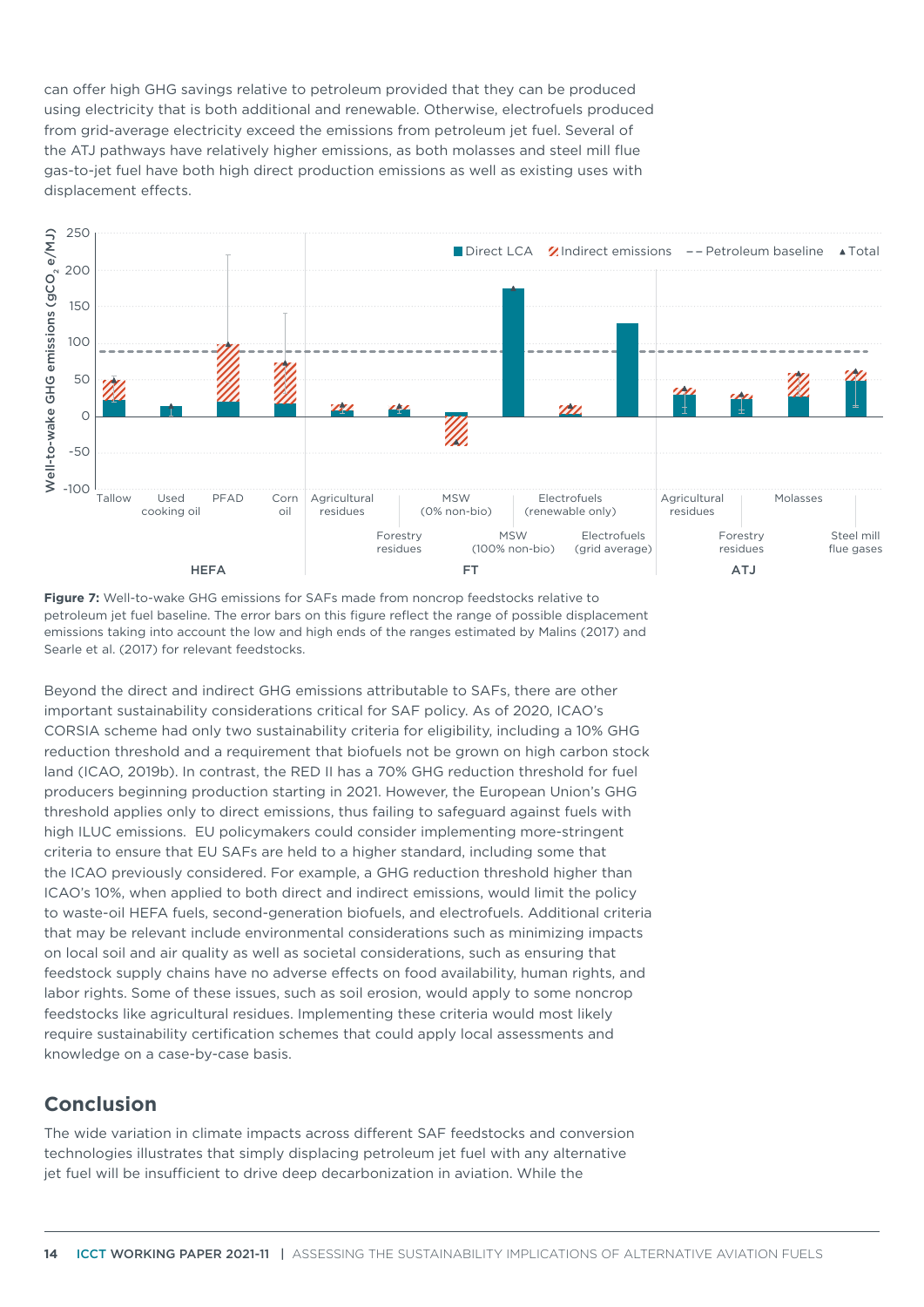implementation of CORSIA provides both the framework for crediting the use of SAFs in aviation as well as an extensive set of default emission factors to understand their climate impacts, eligible SAFs do not necessarily need to provide greater than a 10% emission savings. For example, limiting eligibility to those pathways that offer at least 70% GHG savings relative to the baseline, a similar threshold to the RED II, could help ensure that the only fuels with a high certainty of achieving real GHG reductions would receive support. Therefore, it is incumbent on the European Union to improve upon the foundation provided by the CORSIA methodology and focus its policy support on only those pathways that have a high certainty of achieving strong GHG savings. Based on an analysis of the sustainability of various near-term SAF pathways that may be used over the next decade, we can draw the following conclusions:

- **1. High ILUC emissions from virgin vegetable oil HEFA pathways undermine any GHG savings from these fuels.** While the HEFA pathway has the highest technological readiness of any SAF pathway and could provide high volumes of fuels in the near-term, their overall WtWa emissions are high even using CORSIA's optimistic ILUC factors. Based on life-cycle GHG estimates for virgin vegetable oil HEFA, most of these pathways are either only slightly better than or worse than the petroleum baseline. Given the limited potential for reducing direct emissions from the HEFA pathway, there is substantial risk and little long-term benefit to supporting vegetable oil HEFA fuels.
- **2. Lignocellulosic by-products, wastes, and residues generally have low WtWa emissions and a low risk of indirect effects.** This analysis suggests that processing these feedstocks with gasification-FT can produce fuels with high GHG savings, ranging from 58% to 140%. With protections in place to ensure that only the sustainable fraction of residues is taken for use in biofuel production, these feedstocks can be applied with a low risk of indirect effects and soil carbon losses. Agricultural residues, forestry residues, and the biogenic fraction of MSW are either not fully used in existing markets in the European Union or can be diverted with low displacement emissions.
- **3. Diverting by-products, wastes, and residues with high-value existing uses to SAF production carries sustainability risks.** Displacement effects from the increased use of by-products, wastes, and residues for SAF production may warrant further analysis before SAF production from these feedstocks is scaled up. While used cooking oil has attracted substantial interest as a low-GHG feedstock for SAF use, other waste or by-product fats, oils, and greases tend to have displacement effects. Furthermore, importing greater quantities of used cooking oil for the European SAF market may cause indirect effects in those markets where it is already in use. We find that diverting animal fats, corn oil, PFADs, and tall oil from existing uses to SAF production would be likely to increase the emissions from these pathways when factoring in substitution by virgin vegetable oils or fossil fuels.
- **4. Electrofuels require strong sustainability protections to avoided unintended indirect emissions and ensure GHG savings.** The environmental performance of electrofuels varies significantly based on what type of electricity is used to produce them. While they approach carbon neutrality when produced with additional, renewable electricity, electrofuels produced from grid-average electricity may have higher GHG emissions than petroleum jet fuel. Therefore, strong sustainability protections to ensure that electrofuels are produced from additional, renewable electricity and that the electricity is not double-counted toward other policies are necessary to ensure the climate benefits of these fuels.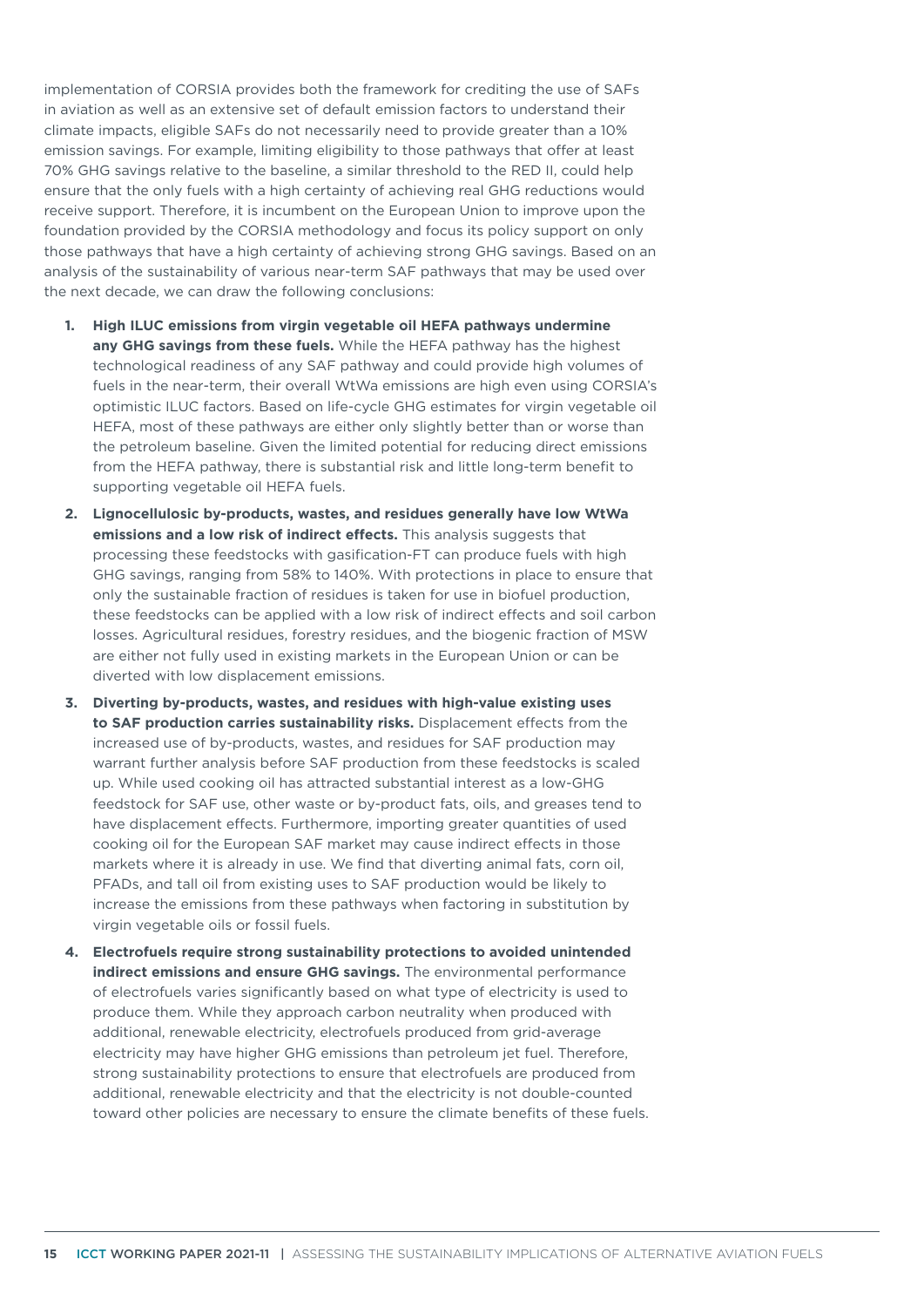## **References**

- ASTM International (n.d.). *Standard specification for aviation turbine fuel containing synthesized hydrocarbons*; [www.astm.org/Standards/D7566.htm](http://www.astm.org/Standards/D7566.htm).
- Baldino, C., Berg, R., Pavlenko, N., & Searle, S. (2019). *Advanced alternative fuel pathways: Technology overview and status.* International Council on Clean Transportation. [https://theicct.](https://theicct.org/sites/default/files/publications/ICCT_advanced_alt_fuel_pathways_20190723.pdf) [org/sites/default/files/publications/ICCT\\_advanced\\_alt\\_fuel\\_pathways\\_20190723.pdf](https://theicct.org/sites/default/files/publications/ICCT_advanced_alt_fuel_pathways_20190723.pdf)
- California Air Resources Board (CARB). (2015). *Detailed analysis for indirect land use change*. [https://ww2.arb.ca.gov/sites/default/files/classic//fuels/lcfs/iluc\\_assessment/iluc\\_analysis.pdf](https://ww2.arb.ca.gov/sites/default/files/classic/fuels/lcfs/iluc_assessment/iluc_analysis.pdf)
- California Air Resources Board (CARB). (2017). *Co-processing of biogenic feedstocks in petroleum refineries* [draft staff discussion paper]. [https://ww2.arb.ca.gov/sites/default/files/classic//fuels/](https://ww2.arb.ca.gov/sites/default/files/classic/fuels/lcfs/lcfs_meetings/020717_staffdiscussionpaper.pdf) [lcfs/lcfs\\_meetings/020717\\_staffdiscussionpaper.pdf](https://ww2.arb.ca.gov/sites/default/files/classic/fuels/lcfs/lcfs_meetings/020717_staffdiscussionpaper.pdf)
- De Jong, S., Antonissen, K., Hoefnagels, R., Lonza, L., Wang, M., Faaij, A., & Junginger, M. (2017). *Lifecycle analysis of greenhouse gas emissions from renewable jet production*. Biotechnology for Biofuels, 10, 64; doi:10.1186/ s13068-017-0739-7.
- European Commission. (n.d.). *Sustainable aviation fuels ReFuelEU Aviation*. European Commission. Retrieved June 1, 2020, from [https://ec.europa.eu/info/law/better-regulation/have-your-say/](https://ec.europa.eu/info/law/better-regulation/have-your-say/initiatives/12303-ReFuelEU-Aviation-Sustainable-Aviation-Fuels) [initiatives/12303-ReFuelEU-Aviation-Sustainable-Aviation-Fuels](https://ec.europa.eu/info/law/better-regulation/have-your-say/initiatives/12303-ReFuelEU-Aviation-Sustainable-Aviation-Fuels)
- European Environment Agency. (2020). *Overview of electricity production and use in Europe.*  [https://www.eea.europa.eu/data-and-maps/indicators/overview-of-the-electricity-production-2/](https://www.eea.europa.eu/data-and-maps/indicators/overview-of-the-electricity-production-2/assessment-4) [assessment-4](https://www.eea.europa.eu/data-and-maps/indicators/overview-of-the-electricity-production-2/assessment-4)
- European Union (EU). 2018. Directive (EU) 2018/2001 of the European Parliament and of the Council on the promotion of the use of energy from renewable sources (recast), Official Journal of the European Union, L 328/82, [https://eur-lex. europa.eu/legal-content/EN/TXT/PDF/?uri=CE](https://eur-lex. europa.eu/legal-content/EN/TXT/PDF/?uri=CELEX:32018L2001&from=EN) [LEX:32018L2001&from=EN](https://eur-lex. europa.eu/legal-content/EN/TXT/PDF/?uri=CELEX:32018L2001&from=EN)
- Graver, B., Zhang, K., & Rutherford, D. (2019). CO<sub>2</sub> emissions from commercial aviation, 2018. International Council on Clean Transportation. [https://theicct.org/publications/co2-emissions](https://theicct.org/publications/co2-emissions-commercial-aviation-2018)[commercial-aviation-2018](https://theicct.org/publications/co2-emissions-commercial-aviation-2018)
- Greenhouse Gases, Regulated Emissions, and Energy Use in Transportation (GREET) Model (2019). *GREET 2019.* Argonne National Laboratory;<https://greet.es.anl.gov/>.
- Han, J., Tao, L., & Wang, M. (2017). Well-to-wake analysis of ethanol-to-jet and sugar-to-jet pathways. *Biotechnology for Biofuels*, *10*(1), 21. <https://doi.org/10.1186/s13068-017-0698-z>
- Handler, R. M., Shonnard, D. R., Griffing, E. M., Lai, A., & Palou-Rivera, I. (2016). Life cycle assessments of ethanol production via gas fermentation: Anticipated greenhouse gas emissions for cellulosic and waste gas feedstocks. *Industrial & Engineering Chemistry Research*, *55*(12), 3253–3261. <https://doi.org/10.1021/acs.iecr.5b03215>
- Hupe, J. (2019, May). ICAO SAF stocktaking seminar outcomes. ICAO Environmental Symposium 2019. https://www.icao.int/Meetings/ENVSymposium/Presentations/Jane%20Hupe%20 Session%208.pdf
- ICAO. (2019a). *CORSIA eligible fuels Life cycle assessment methodology* [CORSIA Supporting Document]. [https://www.icao.int/environmental-protection/CORSIA/Documents/CORSIA%20](https://www.icao.int/environmental-protection/CORSIA/Documents/CORSIA Supporting Document_CORSIA Eligible Fuels_LCA Methodology.pdf) [Supporting%20Document\\_CORSIA%20Eligible%20Fuels\\_LCA%20Methodology.pdf](https://www.icao.int/environmental-protection/CORSIA/Documents/CORSIA Supporting Document_CORSIA Eligible Fuels_LCA Methodology.pdf)
- ICAO. (2019b). *CORSIA sustainability criteria for CORSIA eligible fuels.* [https://www.icao.](https://www.icao.int/environmental-protection/CORSIA/Documents/ICAO document 05  Sustainability Criteria.pdf) [int/environmental-protection/CORSIA/Documents/ICAO%20document%2005%20-%20](https://www.icao.int/environmental-protection/CORSIA/Documents/ICAO document 05 - Sustainability Criteria.pdf) [Sustainability%20Criteria.pdf](https://www.icao.int/environmental-protection/CORSIA/Documents/ICAO document 05 - Sustainability Criteria.pdf)
- Klein-Marcuschamer, D., Turner, C., Allen, M., Gray, P., Diezten, R. G., Gresshoff, P. M., ... Nielsen, L. K. (2013). *Technoeconomic analysis of renewable aviation fuel from microalgae, Pongamia pinnata, and sugar cane*. Biofuels Bioproducts & Biorefining, 7, 416–428; doi.org/10.1002/ bbb.1404.
- National Renewable Energy Laboratory (NREL). (2013). *Wind LCA harmonization.* [https://www.nrel.](https://www.nrel.gov/docs/fy13osti/57131.pdf) [gov/docs/fy13osti/57131.pdf](https://www.nrel.gov/docs/fy13osti/57131.pdf)
- Malins, C. (2019). *Understanding the indirect land use change analysis for CORSIA*. Cerulogy. [https://](https://www.transportenvironment.org/sites/te/files/publications/2019_12_Cerulogy_ILUC-in-CORSIA.pdf) [www.transportenvironment.org/sites/te/files/publications/2019\\_12\\_Cerulogy\\_ILUC-in-CORSIA.pdf](https://www.transportenvironment.org/sites/te/files/publications/2019_12_Cerulogy_ILUC-in-CORSIA.pdf)
- Malins, C., Searle, S., & Baral, A. (2014). *A Guide for the perplexed to the indirect effects of biofuels production*. International Council on Clean Transportation. [https://theicct.org/publications/](https://theicct.org/publications/guide-perplexed-indirect-effects-biofuels-production) [guide-perplexed-indirect-effects-biofuels-production](https://theicct.org/publications/guide-perplexed-indirect-effects-biofuels-production)
- Mitrovich, Q., & Wichmann, G. (2017). *MegaBio: Integrated process for production of farnesene, a versatile platform chemical, from domestic lignocellulosic feedstock*. U.S. Department of Energy (DOE) Bioenergy Technologies Office (BETO) 2017 Project Peer Review.
- Moreira, M., Gurgel, A. C., & Seabra, J. E. (2014). Life cycle greenhouse gas emissions of sugar cane renewable jet fuel. Environmental Science & Technology, 48(24), 14756-14763
- O'Connell, A., Kousoulidou, M., Lonza, L., & Weindorf, W. (2019). Considerations on GHG emissions and energy balances of promising aviation biofuel pathways. *Renewable and Sustainable Energy Reviews*, *101*, 504–515.<https://doi.org/10.1016/j.rser.2018.11.033>